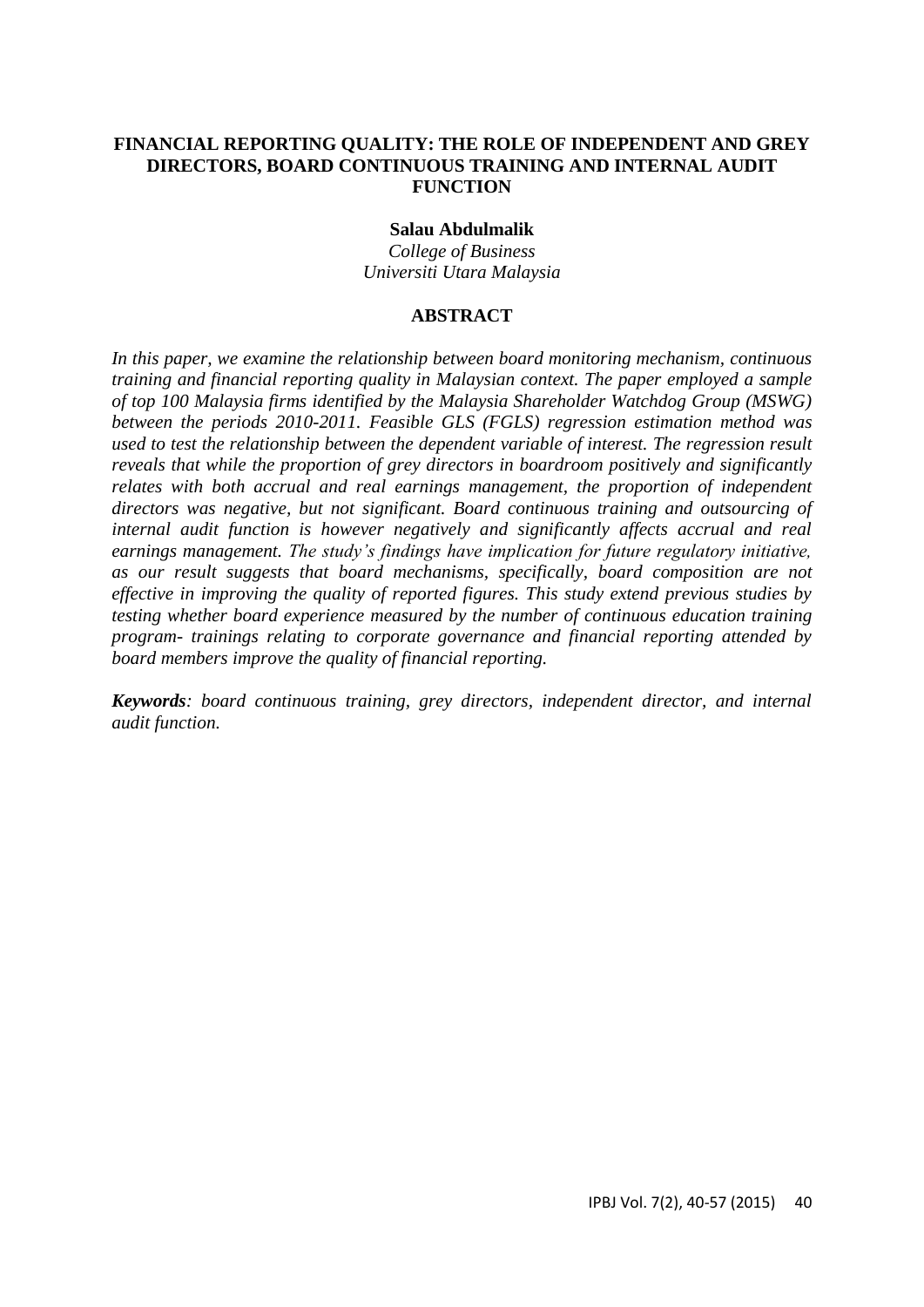## **1.0 INTRODUCTION**

Events in the past years, especially those related to financial crisis and the collapse of large companies, partly due to earnings manipulation and overly aggressive financial reporting, bring forth regulatory interventions. These events ignited the issuance and review of codes of corporate governance around the globe. For instance, the Sarbanes-Oxley Act 2002 and the Malaysia Code of Corporate Governance 2012 (MCCG 2012). Codes of corporate governance across the globe are unequivocal on the dominance of independent directors on corporate board and subcommittee in ensuring international best practice. The reviewed code (MCCG 2012) gives some recommendation on how to strengthen corporate governance practise in order to curb corporate malfeasances. Key among the recommendations is strengthening and reinforcing board independence and fostering board commitment. MCCG 2012 reemphasised the significant role of independent directors, separation of CEO and the chairperson role in internal control monitoring.

In addition, the new code makes provision for board continuous education programme. MCCG 2012 makes a case for the role of internal audit function in monitoring and enhancing the quality of the financial report. Although the role of and function of internal audit department is well entrenched in the earlier version, MCCG 2012 extends this role by mandating the establishment of internal audit function for all listed firms and mandating the disclosure of information regarding its function in the annual report among other provisions. A priori, when agent incentive is aligned with the interest of the principal, agency cost reduces (Jensen & Meckling 1976).

In essence, the primary purpose of these provisions is to strengthen governance practice among Malaysia public listed firms by ensuring sound corporate governance practice. As noted by Lin and Hwang (2010), "good corporate governance structure helps to ensure that management properly utilizes the enterprise resources in the best interest of absentee owners and fairly report financial condition and operating performance of the enterprise". Globally, the Codes of Corporate Governance recommend more inclusion of independent nonexecutive directors. The rationale for this requirement is that independent non-executive directors provide independent monitoring and objective evaluation of management activities since they are not socially tied to management (Fama & Jensen 1983). Therefore, their mission on board is to protect the interest of the shareholders by preventing management distortionary activities. Consistent with the notion that independent non-executive director on board improves company governance (Hsu & Wu 2014), corporate governance studies have mainly focused on independent directors' role on corporate board (Borokhovich, Boulton, Brunarrski, & Harman 2014). However, empirical findings from extant studies that examine the role of independent non-executive directors are inconsistent regrading the impact of independent directors on board (Lin & Hwang 2010).

Similarly, the role of non-independent non-executive directors otherwise called grey directors is yet to receive much empirical attention. Thus, the role of grey directors is not well understood in corporate governance literatures. By their nature, grey directors have social ties with the company's management, hence lack independence, and does not resolve the agency conflict. It is due to this reason that prior studies and in fact regulator rarely advocates for their role. Interestingly, new evidence emerging from the literature suggests that the economic and personal tie between the company (management) and directors as obtainable in grey directorship help align board interest with the shareholders. Westphal (1999); Hsu and Wu (2014) report that social tie between board of directors and management encourage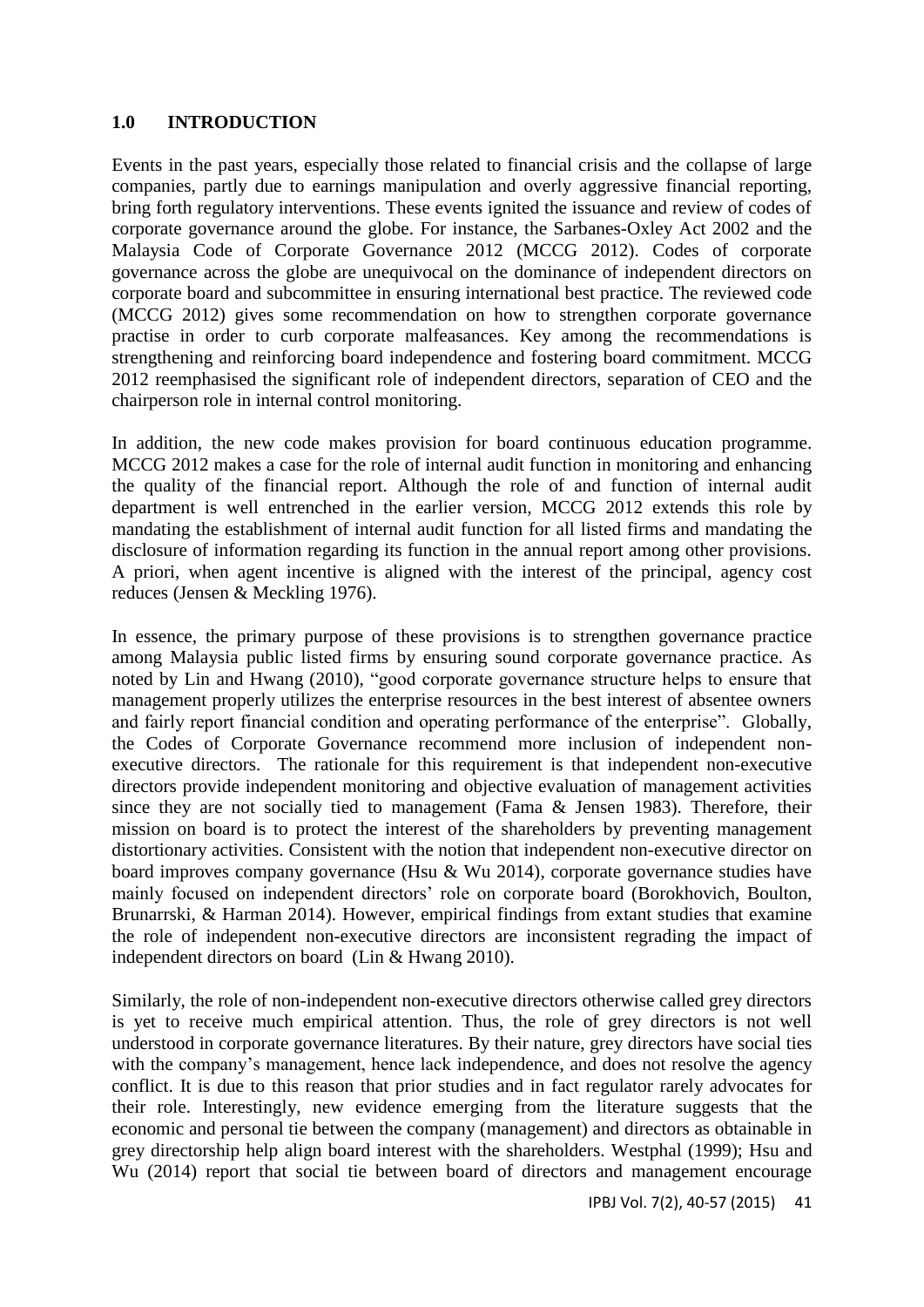synergy. Management are more willingly to solicit for board advisory advice and the board of directors are as well incentivise to provide an adequate advisory service, which will eventually improve performance. For example, as opined by Borokhovich et al. (2014), share ownership by grey directors motivates them to behave like independent non-executive directors. Hsu and Wu (2014) report that, the under representation of grey directors on board inhibit board advisory function which makes firms susceptible to failure. Hsu and Wu (2014) finding is consistent with board collaborative hypothesis. The board collaborative hypothesis extend the role and function of the board of directors beyond monitoring to include the provision of advisory functions.

In another vein, extant studies theorized that good corporate governance extends beyond balance composition of independent directors. Board experience, skills, and knowledge are as well vital to the successful delivery of board charter (Gul & Leung 2004; Keasey & Hudson 2002). As earlier mentioned, part of the requirements of the MCCG 2012 is the board continuous training program. This is necessary due to the high level of uncertainty that characterized business and economic landscape. Board members need to update their knowledge and skills to match up with the changing dynamics of the business through continuous training program. This makes board members resourceful and equipped with better horn skill require for charting the company's course efficiently. An example is the recent global adoption of International Financial Reporting Standard (IFRS). Board of directors needs a good understanding of accounting practices as the majority of their functions revolves round financial reporting (Keasey & Hudson, 2002).

Although numerous studies (Ahmed & Duellman 2007; Al-Dhamari & Ku Ismail 2014; Armstrong et al., 2014) establish a link between sound corporate governance and earning management (proxy for financial reporting quality). In this paper, we extend previous studies by investigating the extent to which some specific provisions in the MCCG 2012 improve financial reporting quality. Specifically, we test the effect of independent non-executive directors, grey directors, board continuous training, and internal audit sourcing arrangement based on the sample of top 100 Malaysian firm identified by the Malaysia Shareholder Watchdog Group (MSWG) between the periods 2010-2011.

Using discretionary accrual earnings management and real earnings management (i.e. abnormal production, abnormal CFO, and abnormal expenses) as measures of financial reporting quality, our result suggests that grey director is significantly and positively related to absolute discretionary accrual. However, the number of grey directors scaled by board size does not have any significant relation with our proxy for earnings management. Board of director's continuous education and training reveals a negative, but not a significant relationship in all our measures of financial reporting. Similarly, internal audit function outsourcing arrangement is significantly positively associated with absolute discretionary accruals. Likewise, using real earnings management proxies the result of internal audit outsourcing has positive, but not significant influence on abnormal production and abnormal expenses. For abnormal CFO, outsourcing arrangement has negative insignificant impact.

Our study contributes to the extant literature on corporate governance by focusing on new perspective concerning the relationship between earnings management and corporate governance mechanisms. Specifically, we contribute by examining the role of grey directors and board of director's continuous training in improving the quality of reported financial information. The inclusion of grey director's members on board should improve board advisory role due to the fact that board social tie with management build a relationship that improves board-management working relationship. Consistent with previous studies,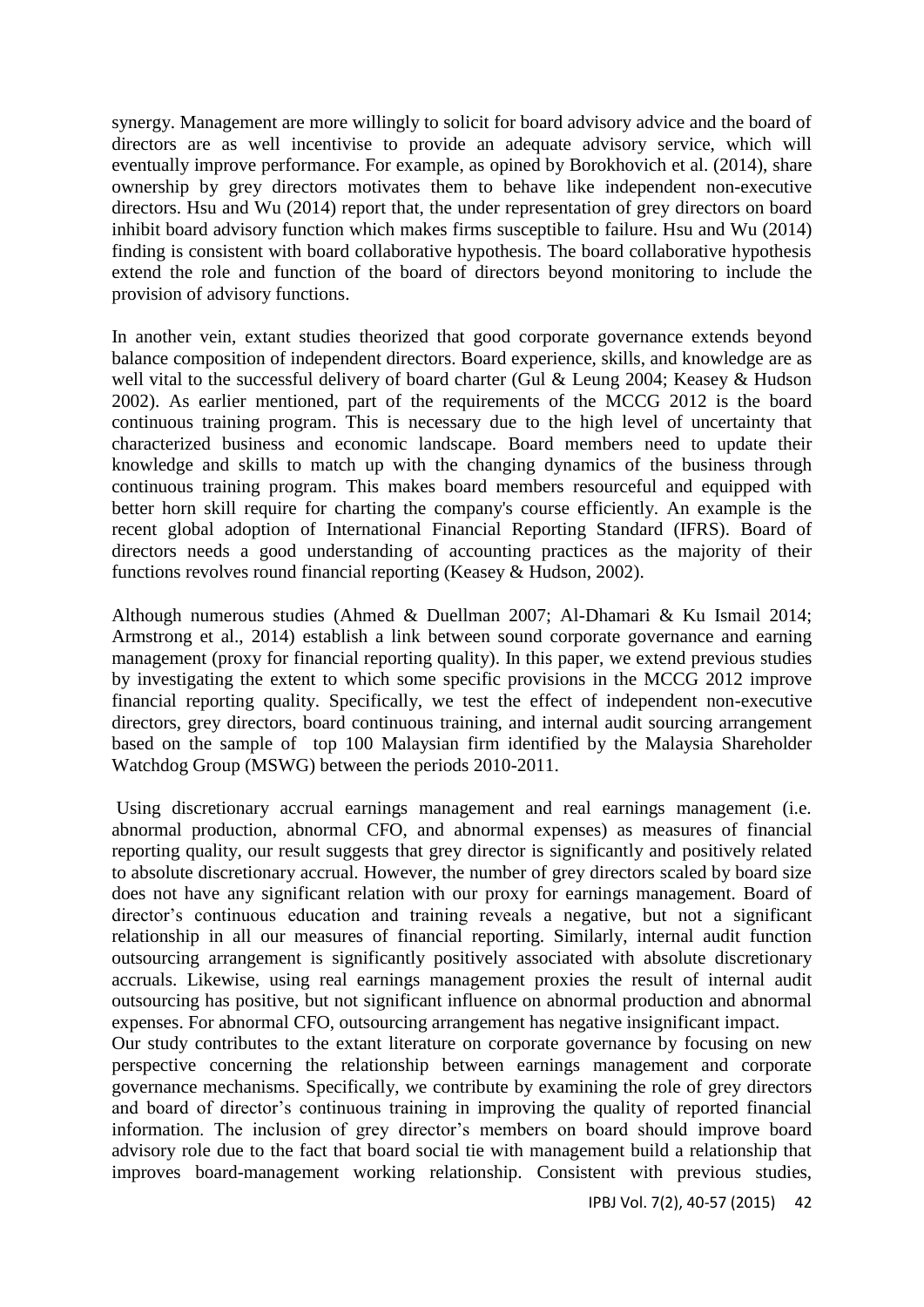(Beasley 1996), we contend that the inclusion of more independent non-executive directors on the board of directors should improve board monitoring effectiveness. In addition, board knowledge, as evidenced by the number of continuous training programmes attended by board member should add more value to this effectiveness. From a policy point of view, our result suggests that boardroom composition as measured by the proportion of grey directors and independent directors in boardroom are weak in improving the quality of reported figures. However, the results of board continuous training and outsourcing of Choosing a time period surrounding the revision of MCCG whose various provisions are expected to improve quality of reported figure, our findings produce valuable insights into how board composition and process affect the quality of reported financial figures.

The paper proceeds as follows. Section 2 presents a discussion of related literature and hypotheses development. Section 3 is the research design detailing sample selection process, measurement and estimation techniques. The study's analysis and finding are presente in section 4, and section 5 includes the conclusion of the study.

# **2.0 LITERATURE REVIEW AND HYPOTHESES DEVELOPMENT**

## **2.1 Board composition and financial reporting quality**

The board of directors is the highest decision-making body in companies (Fama & Jensen, 1983). The body is saddle with the pivotal role of monitoring and evaluating the performance of top-level management. However, the extent to which board discharges this function is determined by the composition of the board. A well composed board is an essential governance tool that affects managerial decision in the contemporary business environment (Srinidhi, Gul & Tsui, 2011). A balanced board should have the right mix of independent non-executive directors and non-independent executive directors (grey director). It also requires that board members should be made up of right combination of knowledge, expertise, skill and establishing appropriate board committees as the case maybe dictate.

As mentioned earlier, the board is primary saddled with the responsibilities of monitoring and advising top management (Westphal, 1999). All existing corporate governance theories (agency theory inclusive) tout board independence as a vital ingredient necessary to achieve board statutory responsibilities (Hoitash, 2011). Empirical investigation into the governance structures of firms indicates that board structures dominated by independent non-executive directors provide superior performance monitoring. While, Baysinger and Butler (1985) report that firm performance increase with the additional representation of independent directors, Beasley (1996) reveals that, the numbers of independent directors reduce the probability of fraud incidence. Dalton and Daily (2001) investigate investors reaction to the presence of independent directors during IPOs. Findings from their study shows that investors react positively to the presence of independent directors as investors are of the opinion that independent directors will avoid joining board with low quality as it may damage their reputation. Bushman and Smith (2003) report a positive relationship between timeliness and proportion of outside directors. The presence of independent directors on the corporate encourage timely report bad news (Beekes et al., 2004; Ahmed & Buellman, 2007), which increase earnings informativeness (Petra, 2006; Al-Dhamari & Ismail, 2014). Similarly, Bowen et al. (2008), Klein (2002), Peasnell et al. (2005) and Armstrong et al. (2014) demonstrate that independent directors enhance board monitoring, thereby constrained earnings management, which lead to increased corporate transparency.

Though the majority of the studies suggest that as more independent directors are present on board, financial reporting quality improves, some other literature suggests otherwise. In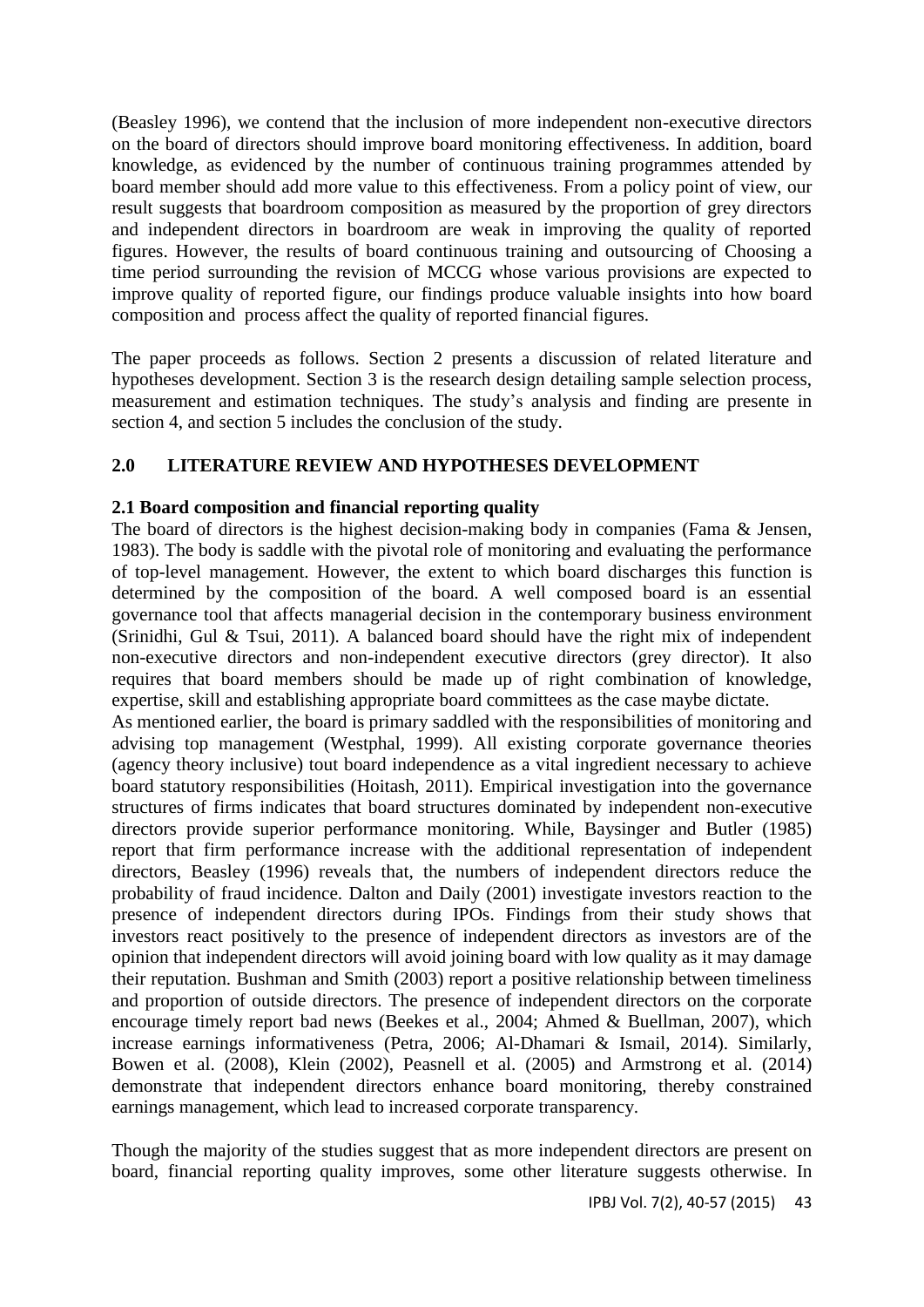reality, some authors argue that independent directors lack sufficient knowledge about the company's operation and their independence compromised (Gilson & Kraakman, 1991; Patton & Baker, 1987). Therefore, in the presence of these factors independent directors cannot effectively discharge their monitoring function. In examining the monitoring role of independent directors in family-controlled business, Abdullah et al. (2010), Mohammed et al. (2012); Aishah and Ibrahim (2013) did not find evidence that the number of independent directors strengthen board monitoring. While, Al-Dhamari and Ku Ismail (2014) reveals that independent directors reduce earnings ability to predict future cash flows in the Malaysian context. Other studies, Vefeas (2002) finds no statistical support to justify the claim that independent directors help improve the relationship between reported earnings and share return. Abdullah and Nasir (2004); Saleh et al. (2005); Abdul Rahman and Ali (2006); Osma and Noguer (2007) report an insignificant relationship between independent directors and earnings management. Despite the conflicting findings, the agency theory and the 2012 MCCG code suggest that, the presence of more independent non-executive director improves board monitoring and financial reporting process, our study hypothesis that:

## *H1: The higher the proportion of independent director the higher the financial reporting quality*

The first hypothesis now leads us to our the second hypothesis. Contrary to the widely held believe that the board of director's close ties with management obstruct board processes; recent empirical evidence suggests that it rather improves board effectiveness (Hoitash, 2011). Falaye, Hoitash and Hoitash (2011) argued that both independent non-executive directors and grey directors improve board-monitoring role, but the later performs better in an advisory role. Westphal (1999) developed a collaborative board model where he demonstrated that *"Board social tie with outside directors enhances the propensity of top managers to solicit their advice on strategic issue while also increasing the outside directors tendency to offer such advice".*

A substantial number of literatures provide evidence on the benefits of including balanced proportion of grey directors inside the boardroom. For instance, Hsu and Wu (2014) found that, dominance of grey directors on the board reduces the likelihood of firm's failure. In relation to CEO replacement, Borokhovich et al. (2014) noted that in the absence of succession plan, grey directors put the interest of shareholders first and are more disposed to hire a high-quality replacement. While Beasley (1996) provided evidence suggesting that firms that experienced financial statement fraud have few number of grey directors inside the boardroom, Hoitash (2011) documented that a material weakness in internal control and firm financial misstatement is less when social ties exist between managers and directors. Based on the previous argument, when independent directors (i.e. grey directors) are bonded, there are a greater chance that financial reporting quality will increase. Therefore, we hypothesise that:

## *H2: The higher the proportion of grey directors the greater the financial reporting quality.*

# **2.2 Board Continuous Training and Financial Reporting Quality**

Good corporate governance extends beyond balance composition of independent directors. Board experience, skills, and knowledge are as well vital to the successful delivery of board charter (Gul & Leung, 2004; Keasey & Hudson, 2002). The contemporary business environment is characterised by high level of uncertainty due to changes in business and economic landscape. As such, board members are required to update their knowledge and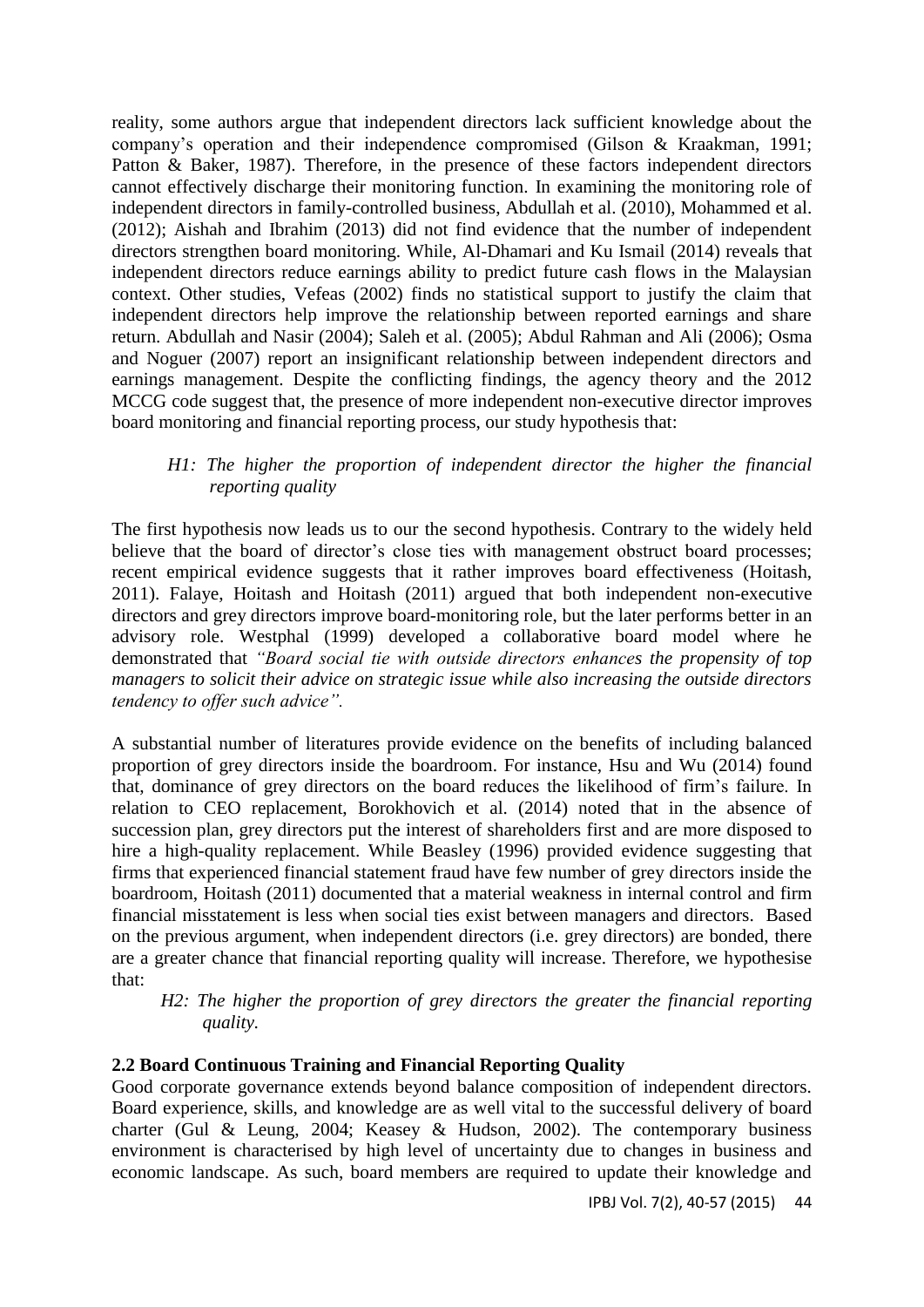skill along these changes through continuous educational training. To say the least, continuous education training programme for board members is a key requirement of the MCCG 2012. Keasey and Hudson (2002) and Beekes, Pope and Young (2004) agreed that independent and non-executive directors need a good understanding of accounting practices since most of their functions revolve around financial reporting. Hence, companies are investing heavily in director's training. This is in part due to rapid changes in the regulatory environment. Thus, board training programme is designed to keep board members abreast of changes in the environment in order to enhance board job-specific knowledge and skill. Morin and Renaud (2004) investigated the effect of corporate university training on employees' job performance. Findings from their study reveal a linear relationship between job performance and corporate university training, suggesting that corporate university training improves job performance. Several others studies investigate the effect of training on the business result and found that it is positively associated with productivity, quality, labour turnover and the financial result (Sanchez et al., 2003). Bartel (1994), Bishop (1994), Huselid (1995), and D'Arcimoles (1997) findings are consistent and indicates that firm's that invest heavily on employee training receive returns in terms of profitability. Since all the study reviewed on the role of training are suggestive of positive benefits to the firm, we therefore hypothesise that:

# *H3: The higher the number of financial and corporate governance training programmes attended by board members during the financial year the higher the financial reporting quality.*

### **2.3 Internal audit function sourcing arrangements and financial reporting quality**

Internal audit function has gained prominence in the recent time due to its important monitoring role. As information, asymmetry arises due to separation of ownership from control, so also does the incentive of top-level management differs from those at the lower level and this create internal agency cost (Ettredge et al., 2000). Accordingly, the internal audit function serves as an effective monitoring mechanisms use by the top-level management to assess the effective deployment of firm's resources by managers. Consistent with agency theory, top-level management incur cost (otherwise called bonding cost) to convince their principal that the company's internal control process and risk management are effective (Sarens & Abdolmohammadi, 2011). Among the types of bonding cost is the amount invested in internal audit function. The top-level management could either outsource an internal audit function or create a department (in-house) to oversee the function. Although, outsourcing internal audit function could be justified on a company's strive to reduce cost and improve efficiency (Swanger & Chewning, 2001) through economies of scale and specialization. However, concerns abound most especially on the cost of outsourcing or retaining internal audit function in-house.

Consistent with the economic bonding theory, literature advocate that outsourcing internal audit to external auditors impair their independence due to lucrative remuneration (Lindberg & Beck, 2004; Simunic, 1984). Consequently, this practice results to fraudulent financial figures. Abott et al. (2007) found that companies with an effective audit committee are less likely to outsource the routine function to external auditors. Other issues aside economic bonding highlighted by Prawitt et al. (2012) when inter audit is outsourced is that, outsourced internal auditor lacks proper understanding of internal control process and good understanding of the business itself. More so, the extent of outsource internal auditor's commitment and using the right audit procedure as client situation demand are issues highlighted by Prawitt et. (2012). The presence of one or all of these issues may as well affect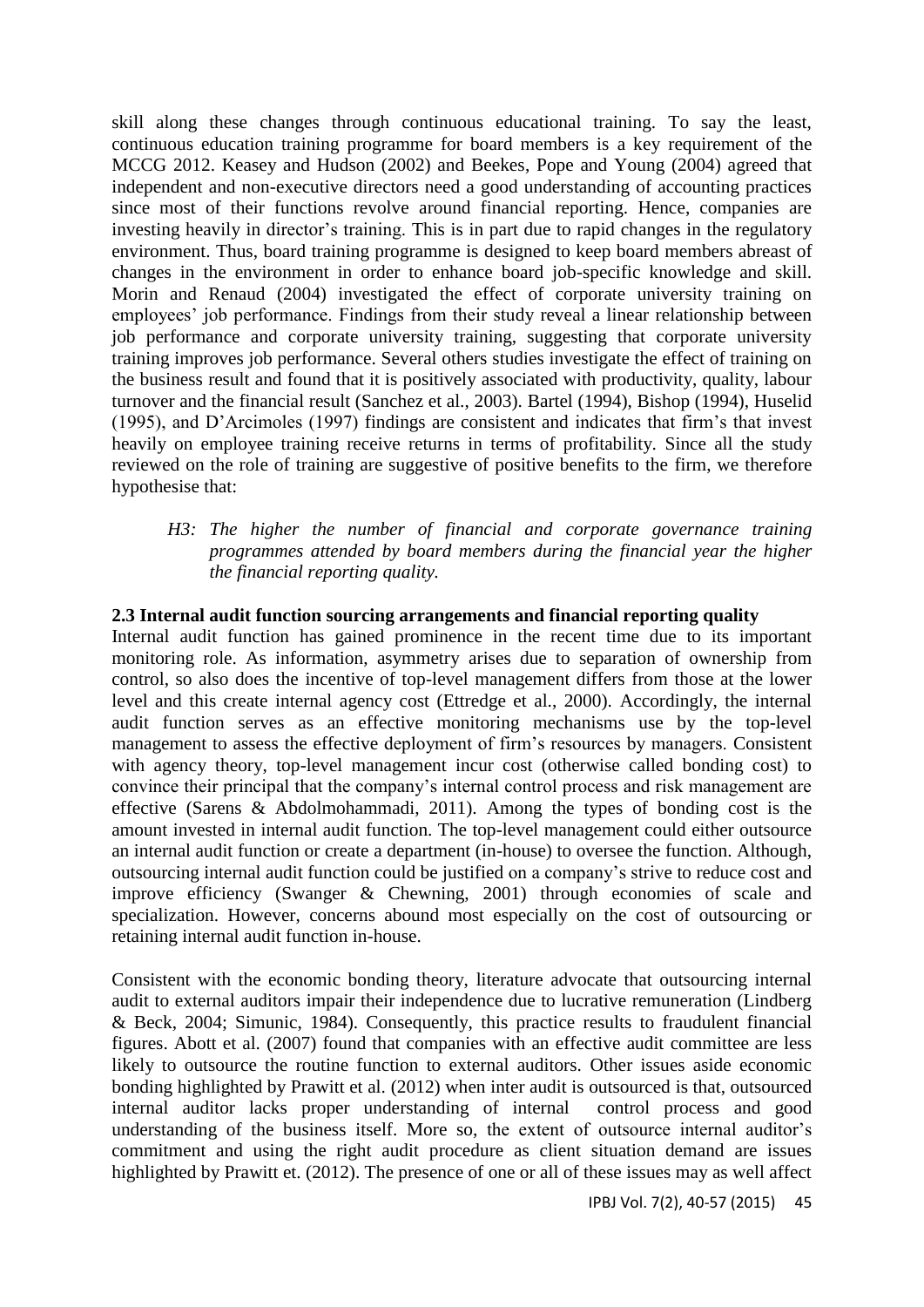the quality of reported figures. In contrast, knowledge spillover theorists suggest that outsourcing the internal audit function improves the quality of the financial report. Prawitt et al., (2012) examine the risk associated with outsourcing internal audit procedure to external auditors. Prawitt et al., (2012) found evidence consistent with knowledge spillover theory which suggest that the risk of financial misstatement will reduce by 23 percent when internal audit functions are outsourced to external auditors. Based on the conflicting arguments this study hypothesis that

H4: *There is a relationship between outsourcing of internal audit function and financial reporting quality*

### **3.0 RESEARCH DESIGN**

#### **3.1 Sample selection**

This study focus on the top companies listed on the main market of Bursa Malaysia as rated by the Minority Shareholders Watchdog Group (MSWG) in 2011. The selection criteria as provided for in MSWG 2011 annual report is based on the level of compliance with best practices, quality of disclosure, financial stability, and commitment to corporate social responsibility initiatives. We observe the companies over four year periods from the year 2010 to 2013. Firms operating in the financial sector were eliminated due to the variation in financial reporting requirements with other companies. In addition, we exclude firms with missing financial information for the sample period. Table 1 Panel A gives the full summary of our selection process while Panel B provides the industry breakdown of the sample firm. We end up with 300 firm year observations.

#### **3.2 Measurement of dependent, experimental and control variables**

*Dependent Variable:* To proxy for financial reporting quality (FRQ), both the discretionary accrual earnings management and real earnings management are used to assess FRQ. We estimate discretionary accrual earnings management using Kothari et al. (2005) performance matched cross-sectional model. Performance matched accrual is necessary in order to control for firm extreme performance. Thus, consistent with Kothari et al. (2005) we included ROA as an explanatory variable in our accrual model. Following previous studies such as Warfield et al. (1995) and Frankel et al. (2002), we use absolute value of discretionary accruals as it captures the effect of both income increasing and income-decreasing accrual earnings management. The model is as described below in equation 1

$$
\frac{TA}{\text{Asset}_{t-1}} = \partial_1 \frac{1}{\text{Asset}_{t-1}} + \partial_2 \frac{\Delta REV - \Delta REC}{\text{Asset}_{t-1}} + \partial_3 \frac{PPE}{\text{Asset}_{t-1}} + \partial ROA_{t-1}
$$
  
+  $\varepsilon_{it}$  .... equation 1

Where:

TA= total accruals computed as the difference between earnings before extraordinary items and discontinued operations and operating cash flows

Asset  $_{t-1}$  = lagged of total asset

∆REV= change in revenues

∆REC= change in receivable

PPE= property, plant and equipment

 $ROA_{t-1}$  = lagged return on asset calculated as net income before extraordinary items of the prior period divided by lagged total asset.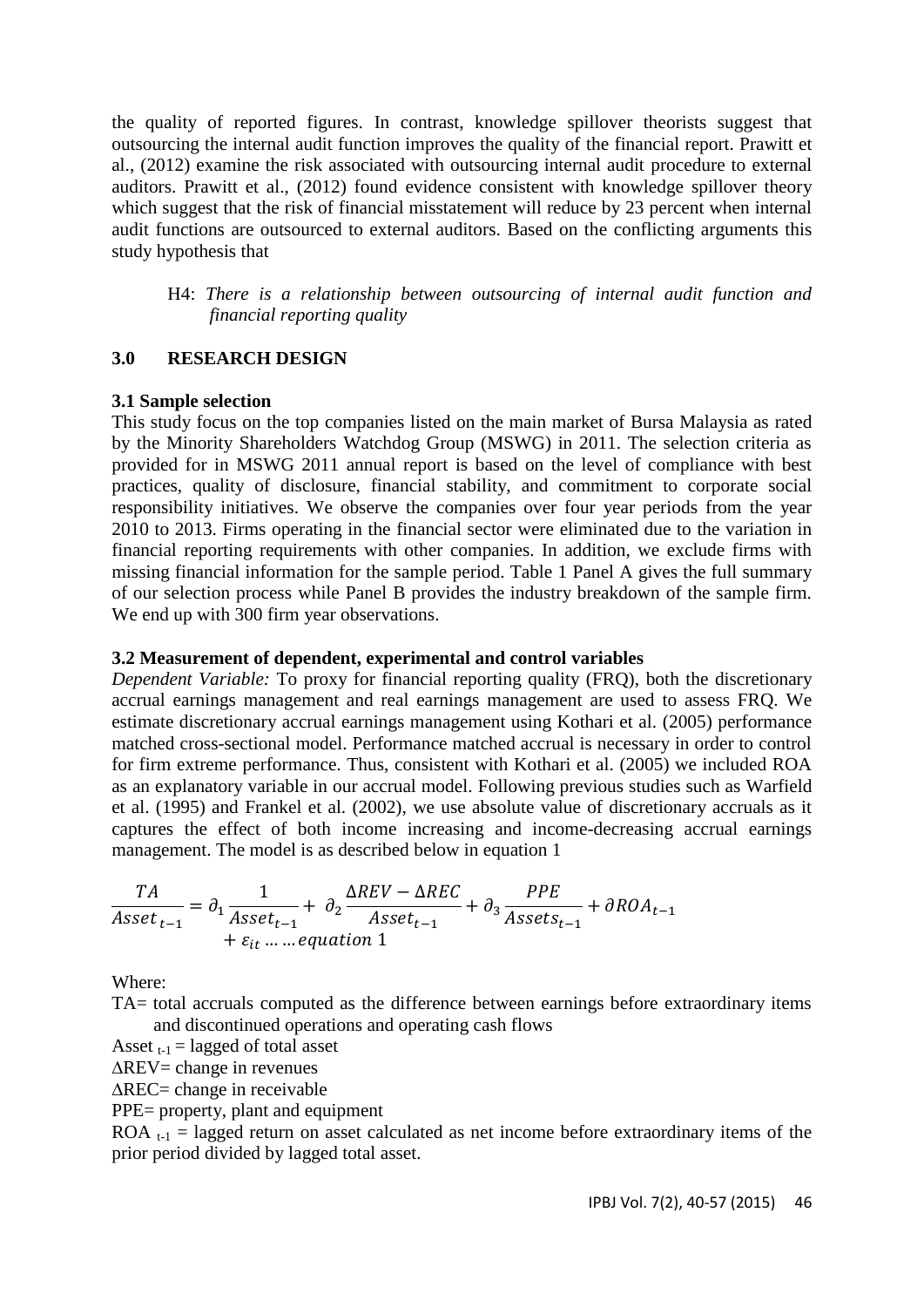Discretionary accruals (DA) are residuals obtained from equation one consistent with Mitral et al. (2009) and we run the cross-sectional regression for each industry and year.

Since firms are likely to employ real operational activities to manipulate earnings when their ability to manage through discretionary method is constrained due to strict regulations (Roychowdhury, 2006), we as well examine real earnings management activities over the sample period. We adopt Roychowdhury (2006) proxies for our real earnings management estimation. We generate the normal level of cash flow from operation (CFO) for each industry and year using equation 2 below:

 $CFO_t$ Asset  $_{t-1}$  $= \alpha_0 + \alpha_1$ 1  $\textit{Asset}_{t-1}$ +  $\beta_1$  $\mathit{Sales}_t$  $\textit{Asset}_{t-1}$  $+\beta_2$  $\Delta Sales_t$  $\mathit{Assets}_{t-1}$  $+ \varepsilon_{it}$  ... ... Equation 2 Where all other variables are as previously defined except for;

 $CFO_{it}$  = the actual CFO minus the normal level of CFO calculated using the estimated from equation 2.

 $Sales_t = sales$  during period t

 $\Delta$ sales<sub>it</sub> = Sales<sub>t</sub> – Sales<sub>t-1</sub>

Next, we model the normal level of discretionary expenses using equation 3

 −1 = <sup>0</sup> + <sup>1</sup> 1 −1 + <sup>1</sup> −1 −1 + … … … … … 3

All the variables in the model are defined previously except for;

 $DISC_{it} = DISC$  is discretionary expenditures calculated as the sum of advertising expenses, R&D expenses and selling, general, and administrative expenses.

In addition, we estimate normal level of production cost as:

$$
\frac{PROD_{it}}{Asset_{t-1}} = \alpha_0 + \alpha_1 \frac{1}{Asset_{t-1}} + \beta_1 \frac{Sales_{it}}{Asset_{it-1}} + \beta_2 \frac{\Delta Sales_{it}}{Asset_{t-1}} + \frac{\Delta Sales_{it-1}}{Asset_{t-1}} + \epsilon_{it} \dots \dots \epsilon quantion 4
$$

All the variables are consistent with previous definition, in addition:

 $PROD_{it}$  = production cost, calculated as the sum of cost of goods sold (COGS) and changes in inventory during the year. The residual is obtained from equation 5 and equation 6.

$$
\frac{COGS_t}{Asset_{t-1}} = \alpha_1 \frac{1}{Asset_{it-1}} + \beta_1 \frac{Sales_{it}}{Asset_{it-1}} + \varepsilon_{it} \dots \dots \dots \dots \dots Equation 5
$$

 $\Delta$ IN $V_{it}$ Asset <sub>it−1</sub>  $=$   $\alpha_1$ 1  $\textit{Asset}_{it-1}$ +  $\beta_1$  $\Delta Sales_{it}$  $\textit{Asset}_{t-1}$  $+\beta_2$ ∆Sales<sub>it−1</sub> Assets $_{t-1}$  $+ \varepsilon_{it}$  ... ... ... . Equation 6

Note: Abnormal CFO, abnormal production cost, and abnormal discretionary expenses are the difference between the actual value and the normal levels predicted in equation (2), (3), and (4).

*Table 1*

Sample selection and industry breakdown of the sample firm

| Panel A: Sample selection                                       | Number<br>Observation | OI<br>$\frac{0}{0}$ |
|-----------------------------------------------------------------|-----------------------|---------------------|
| Initial sample of firms with sectors reported in MSWG<br>(2011) | 100                   |                     |
| Less: firms operating in the financial sector                   |                       |                     |
| Less: firms with missing data                                   |                       |                     |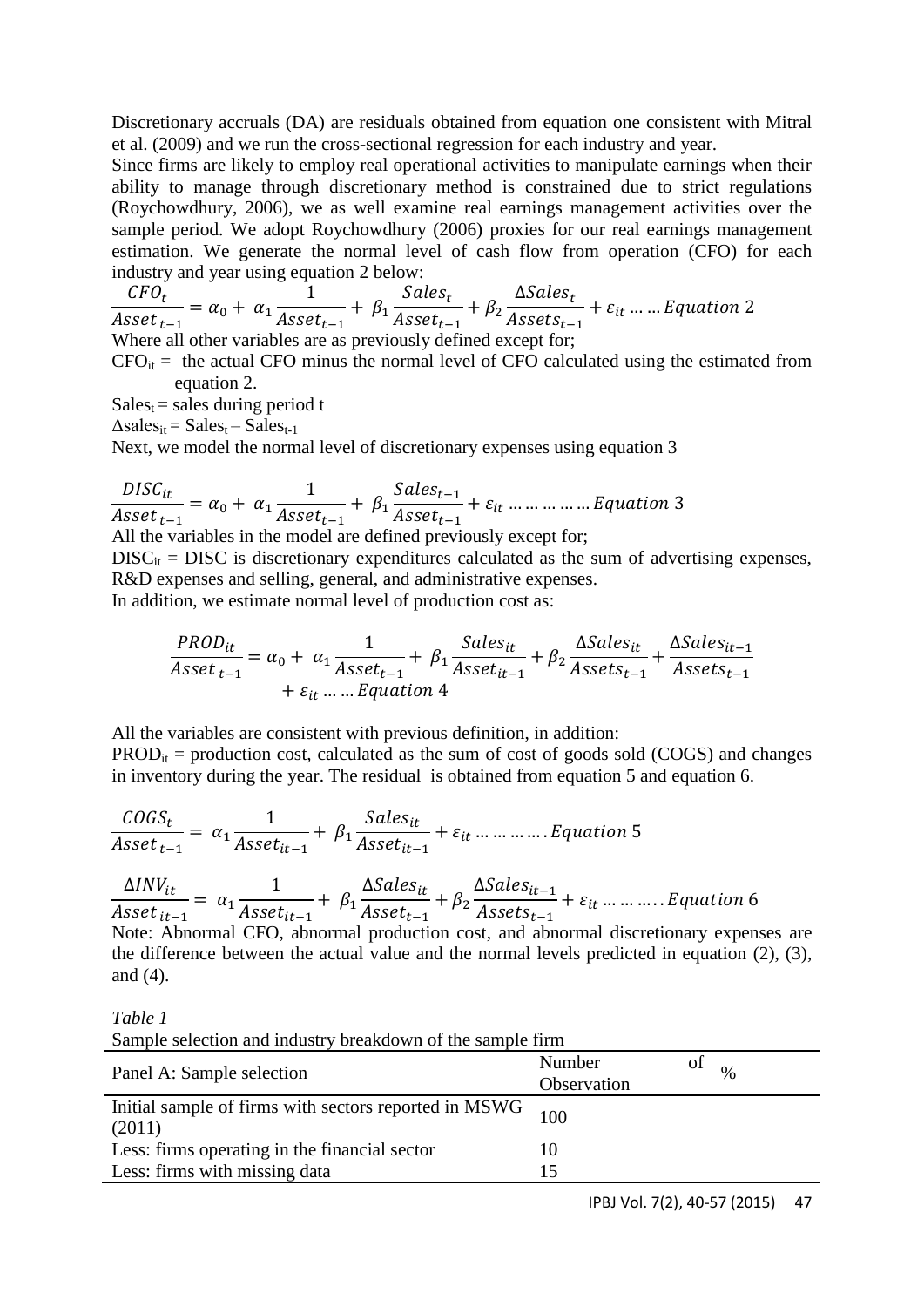| Final sample                                      | 75  |      |
|---------------------------------------------------|-----|------|
| Panel B: Distribution of sample firms by industry |     |      |
| Construction                                      | 16  | 5.3  |
| Consumer                                          | 36  | 12   |
| Industrial product                                | 56  | 18.7 |
| <b>IPC</b>                                        | 12  | 4    |
| Plantation                                        | 36  | 12   |
| Properties                                        | 36  | 12   |
| Trade and services                                | 108 | 36   |
| Total                                             | 300 | 100  |

## **3.3 Estimation method**

We employed Feasible GLS (FGLS) estimation techniques, which takes care of contemporaneous correlation<sup>1</sup> and heteroscedasticity<sup>2</sup> in panel data. The FGLS is more suitable for analyses for estimation bias arising from unobserved heterogeneity. Accordingly, the below model is developed.

## *Empirical model*

 $FRQ_{it} = \beta 0 + \beta 1 GRYD_{it} + \beta 2 BODT_{it} + \beta 3 OUTSOURCE_{it} + \beta 4 IND_{it} + \beta 5 BIG4_{it} +$  $\beta$ 6LOGAF<sub>it</sub> +  $\beta$ 7LOGTA<sub>it</sub> +  $\beta$ 8QUICKRATIO<sub>it</sub> +  $\beta$ 9CFO<sub>it</sub> +  $\beta$ 10ROA<sub>it</sub> +  $\beta$ 11 CURRENT<sub>it</sub> +  $\beta$ 12 DEBT<sub>it</sub> +  $\beta$ 13 YEAR<sub>it</sub> +  $\beta$ 14 IN DUSTRY<sub>it</sub> +  $\mu_{\text{RO}}$  .... ..... ..... .....

.... .... .... equation 7

Where:

 $\overline{a}$ 

 $FRQ<sub>it</sub> = Accrual earnings management and real earnings management;$ 

 $GRYD_i t =$  Number of grey director scaled by board size;

 $BODT_{it}=$  Board training measured by the log of number of corporate training that board members attended during the financial year;

OUTSOURCE $_{it}$  = Dummy variable 1 for firms that outsource internal control function and 0 if otherwise;

 $IND_{it}$ =Number of independent directors scaled by board size;

 $BIG4_{it} = a$  dummy variable 1 for big4 audit firm and 0 if otherwise.

 $LOGAF_{it} = log of audit fees;$ 

 $LOGTA_{it} = log of total asset;$ 

QUICK RATIO $_{it}$  = current asset minus inventory divided by total current liabilities;

 $CFO_{it}$  = cash flow from operating activities divided by lagged total asset;

 $ROA_{it}$  = Net profit before tax divided by total asset;

 $CURRENT_{it}$  =current assets divided by total assets;

 $DEBT_{it} = total$  debt divided by total equity.

Finally, we control for variation between year and industry.

# **4.0 ANALYSIS AND FINDINGS**

Table 2 provides the descriptive statistics of the variables used in our regression analysis. From the table the mean value of ABDAC, ABCFO and ABEXP are 0.339, 0.109, and 1.528 respectively. While, the mean value for the proportion of grey directors (GRYD) is 2.187, that of the independent directors (IND) is 4.137 indicating that the number of independent directors in boardroom is more than the proportion of grey directors, which is consistent with

 $1$  Wooldridge test for autocorrelation in panel data fail to reject the hypothesis of no first-order autocorrelation as the P-value is 0.00525.

<sup>&</sup>lt;sup>2</sup> Likewise, the Modified Wald test for groupwise heteroscedasticity in fixed effect regression model fail is significant at 0.000 percent suggesting the presence of heteroscedasticity.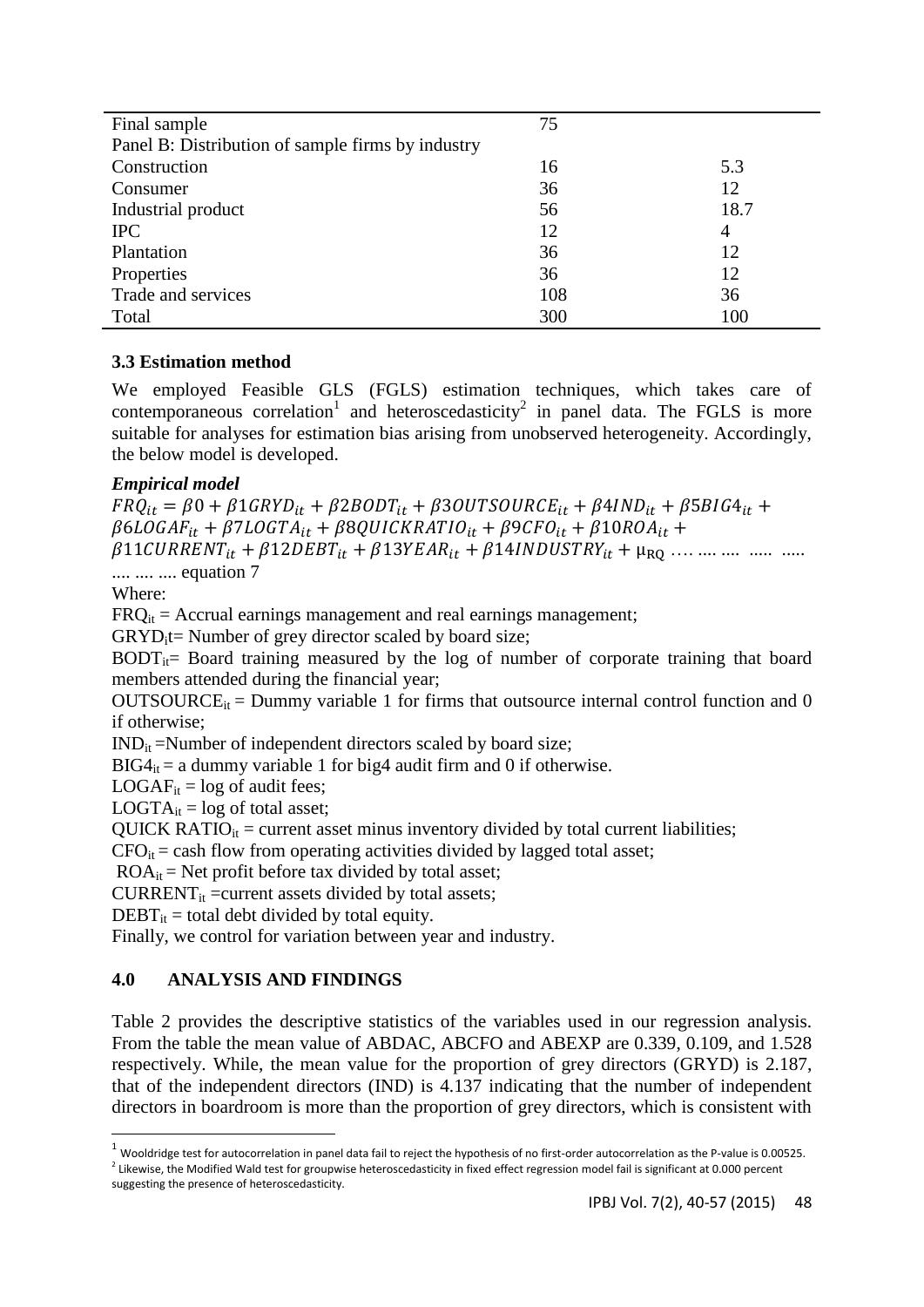the requirement of the MCCG. Meanwhile, the average number of training attended by the directors during the year is approximately four (4) training programmes with maximum of 36 training attended by the directors.. Further, 48% of the sampled firm outsourced their internal audit function with about 90% of the sampled firms been audited by big4 audit firm. The average audit fees paid by the sampled firm is RM94,497 during the sampled period and the average size of the sampled companies as measure by total asset (TA) is RM7,449,434.

Table 3 report the correlation statistic among the explanatory variables used in our regression analysis. On the overall, majority of our explanatory variables falls below the threshold value of 0.80 as indicated in econometrics literature (see Gujarati, 2004). The implication of this is that the degree of Multicollinearity between our variables is not severe. In addition, the mean VIF of 2.29 as displayed in table 4 suggest that our result is not likely to be adversely affected by Multicollinearity.

| Descriptive statistics and Onlyariate result of continuous variable |     |            |            |                  |              |  |  |  |  |  |
|---------------------------------------------------------------------|-----|------------|------------|------------------|--------------|--|--|--|--|--|
| Variable                                                            | Obs | Mean       | Std. Dev.  | Min              | Max          |  |  |  |  |  |
| <b>ABDAC</b>                                                        | 299 | 0.339      | 2.156      | 0.000            | 25.725       |  |  |  |  |  |
| <b>ABCFO</b>                                                        | 299 | 0.107      | 0.493      | 0.000            | 7.058        |  |  |  |  |  |
| <b>ABEXP</b>                                                        | 299 | 1.528      | 4.427      | 0.000            | 37.445       |  |  |  |  |  |
| <b>ABPROD</b>                                                       | 298 | 0.000      | 0.000      | 0.000            | 0.001        |  |  |  |  |  |
| <b>GRYD</b>                                                         | 300 | 2.187      | 1.856      | $\overline{0}$ . | 9            |  |  |  |  |  |
| <b>IND</b>                                                          | 300 | 4.137      | 1.305      | $\overline{0}$   | 9            |  |  |  |  |  |
| <b>BODT</b>                                                         | 287 | 3.983      | 4.451      | 0                | 36           |  |  |  |  |  |
| <b>OUTSOURCE</b>                                                    | 300 | 0.480      | 0.500      | 0                | $\mathbf{1}$ |  |  |  |  |  |
| BIG4                                                                | 300 | 0.907      | 0.291      | 0                | 1            |  |  |  |  |  |
| AF (000)                                                            | 300 | 96497.630  | 344971.400 | 0.400            | 2538000      |  |  |  |  |  |
| TA ("000)                                                           | 300 | 7449434    | 13500000   | 44621            | 99000000     |  |  |  |  |  |
| <b>QUICKRATIO</b>                                                   | 292 | 105.248    | 964.295    | 0.150            | 10939        |  |  |  |  |  |
| <b>CFO</b>                                                          | 300 | 275540.700 | 676616.600 | 123              | 4569500      |  |  |  |  |  |
| <b>ROA</b>                                                          | 297 | 0.673      | 4.481      | $-0.090$         | 51.119       |  |  |  |  |  |
| <b>CURRENT</b>                                                      | 296 | 2795521    | 4292254    | 20808            | 25000000     |  |  |  |  |  |
| <b>DEBT</b>                                                         | 300 | 20658.240  | 130214     | $-0.996$         | 1178385      |  |  |  |  |  |

Table 2 Descriptive statistics and Univariate result of continuous variable

## **Variable definition**

ABDAC = Absolute discretionary accruals computed from cross-sectional performance adjusted accrual model of Kothari et al.,  $(2005)$ ; ABCFO = absolute value of abnormal cash flow from operating activities and  $ABEXP = absolute value of abnormal expenses as$ measured (Roychowdhury, 2006). ABPROD = abolsute value of abnormal discretionary production; ABDAC, ABPROD, ABCFO, and ABEXP are our measure of financial reporting quality. Other variables are as defined above.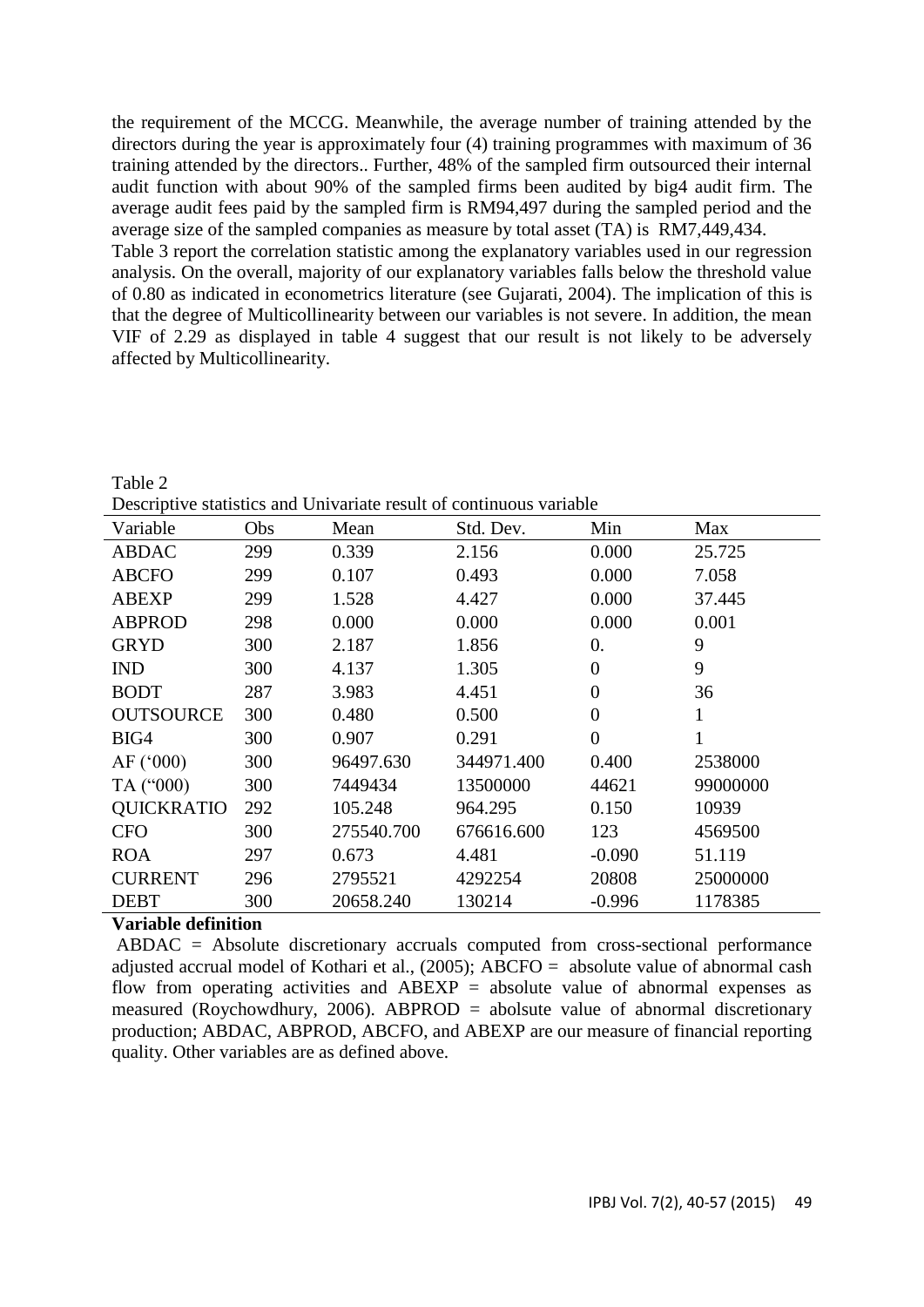|    | <b>Variable</b>   |         | 2       | 3       | 4       |      | 6       |         | 8    | 9    | 10      | 11      | 12      | 13      | 14      | 15      | 16 |
|----|-------------------|---------|---------|---------|---------|------|---------|---------|------|------|---------|---------|---------|---------|---------|---------|----|
|    | ABDAC             |         |         |         |         |      |         |         |      |      |         |         |         |         |         |         |    |
|    | <b>ABCFO</b>      | 0.35    |         |         |         |      |         |         |      |      |         |         |         |         |         |         |    |
| 3  | <b>ABEXP</b>      | 0.61    | 0.71    |         |         |      |         |         |      |      |         |         |         |         |         |         |    |
| 4  | ABPROD            | 0.27    | 0.36    | 0.55    |         |      |         |         |      |      |         |         |         |         |         |         |    |
|    | 5 GRYD            | 0.06    | 0.08    | 0.11    | 0.03    |      |         |         |      |      |         |         |         |         |         |         |    |
| 6  | <b>BODT</b>       | $-0.02$ | $-0.02$ | 0.01    | $-0.03$ | 0.10 |         |         |      |      |         |         |         |         |         |         |    |
|    | <b>OUTSOURCE</b>  | $-0.01$ | $-0.02$ | 0.00    | 0.04    | 0.03 | $-0.31$ |         |      |      |         |         |         |         |         |         |    |
| 8  | <b>IND</b>        | $-0.02$ | 0.04    | $-0.01$ | $-0.02$ | 0.04 | $-0.01$ | 0.13    |      |      |         |         |         |         |         |         |    |
| 9  | BIG4              | 0.08    | 0.05    | 0.07    | 0.04    | 0.06 | 0.01    | 0.09    | 0.07 |      |         |         |         |         |         |         |    |
| 10 | AF('000)          | $-0.02$ | $-0.02$ | 0.03    | $-0.04$ | 0.23 | $-0.09$ | 0.22    | 0.17 | 0.08 |         |         |         |         |         |         |    |
| 11 | TA("000)          | 0.03    | 0.13    | 0.04    | $-0.03$ | 0.14 | 0.14    | 0.12    | 0.30 | 0.07 | 0.33    |         |         |         |         |         |    |
| 12 | <b>QUICKRATIO</b> | 0.03    | 0.00    | 0.01    | 0.00    | 0.13 | 0.01    | $-0.11$ | 0.08 | 0.04 | $-0.03$ | $-0.06$ |         |         |         |         |    |
| 13 | <b>CFO</b>        | 0.05    | 0.21    | 0.07    | 0.00    | 0.19 | 0.06    | 0.11    | 0.34 | 0.11 | 0.37    | 0.87    | $-0.02$ |         |         |         |    |
| 14 | <b>ROA</b>        | 0.06    | 0.02    | 0.00    | 0.00    | 0.04 | $-0.02$ | $-0.07$ | 0.02 | 0.09 | $-0.10$ | $-0.18$ | 0.56    | $-0.06$ |         |         |    |
|    | 15 CURRENT        | 0.03    | 0.11    | 0.06    | $-0.03$ | 0.16 | 0.15    | 0.10    | 0.27 | 0.05 | 0.36    | 0.89    | $-0.06$ | 0.65    | $-0.20$ |         |    |
| 16 | <b>DEBT</b>       | 0.10    | 0.02    | 0.01    | 0.00    | 0.09 | $-0.04$ | $-0.04$ | 0.16 | 0.05 | $-0.05$ | $-0.08$ | 0.77    | $-0.02$ | 0.80    | $-0.10$ |    |

**Table 3 Correlation statistic for variables used in the main analyses (n= 300)**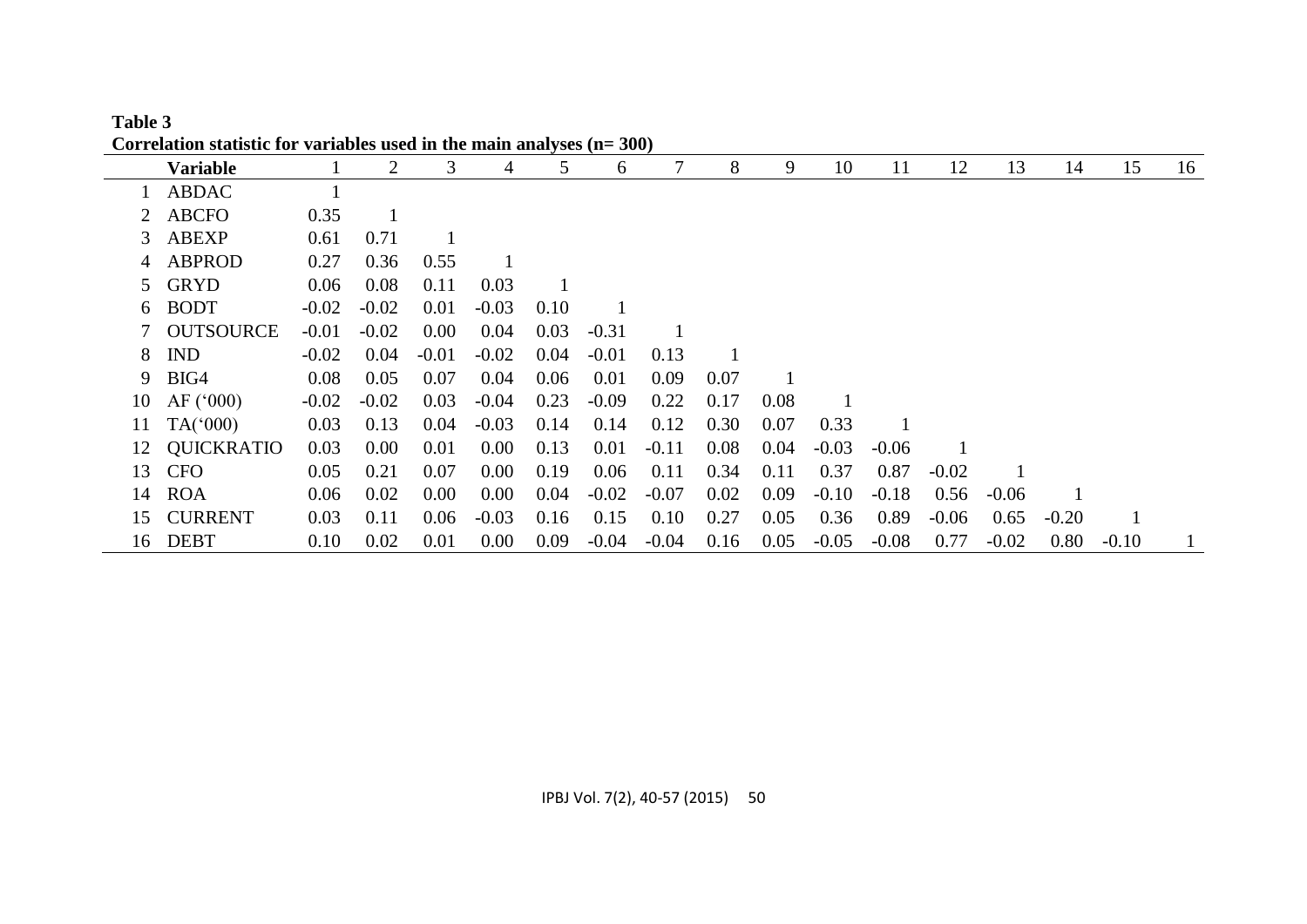### **4.3 Multivariate panel data result**

Table 3 provides the result of the FGLS estimation technique for the four (4) models based on FGLS estimation techniques. However before the discussion of the analysis, it is noteworthy to state that the result of the Breusch-Pagan Lagrange Multiplier test rejects the null hypothesis of no effect in the cross sectional unit over the period as the P-value is 0.000 suggesting that pool OLS is not appropriate. The Hausman test result shows that FE model is preferable to the random effect model.

In model 1, absolute discretionary accruals (ABDAC) was regressed on the ratio of grey directors (GRYD) in boardroom, the ratio of independent directors (IND) in boardroom, board continuous training (BODT) and firm internal audit sourcing arrangement (OUTSOURCE) with other firm specific controls. The result shows the coefficient of the grey director to be significantly positive at 1 percent level (t-value of 3.520); suggesting that the ratio of grey directors inside the boardroom reduce the quality of reported figures in the financial statement. Our findings contrast the theoretical arguments of Westphal (1999), Falaye et al. (2001), Hoitash (2011) that argued that the grey directors in boardroom improve board performance because grey directors are good in advisory capacity. The regression coefficient on the proportion of independent directors was negative, which indicates that independent directors are efficient in monitoring capacity. Interestingly, the coefficient of board continuous training (BODT) and firm internal audit function arrangement (OUTSOURCE) are negatively significant at 5 percent (t-value of -2.210) and 1 percent (tvalue of -2.272) respectively.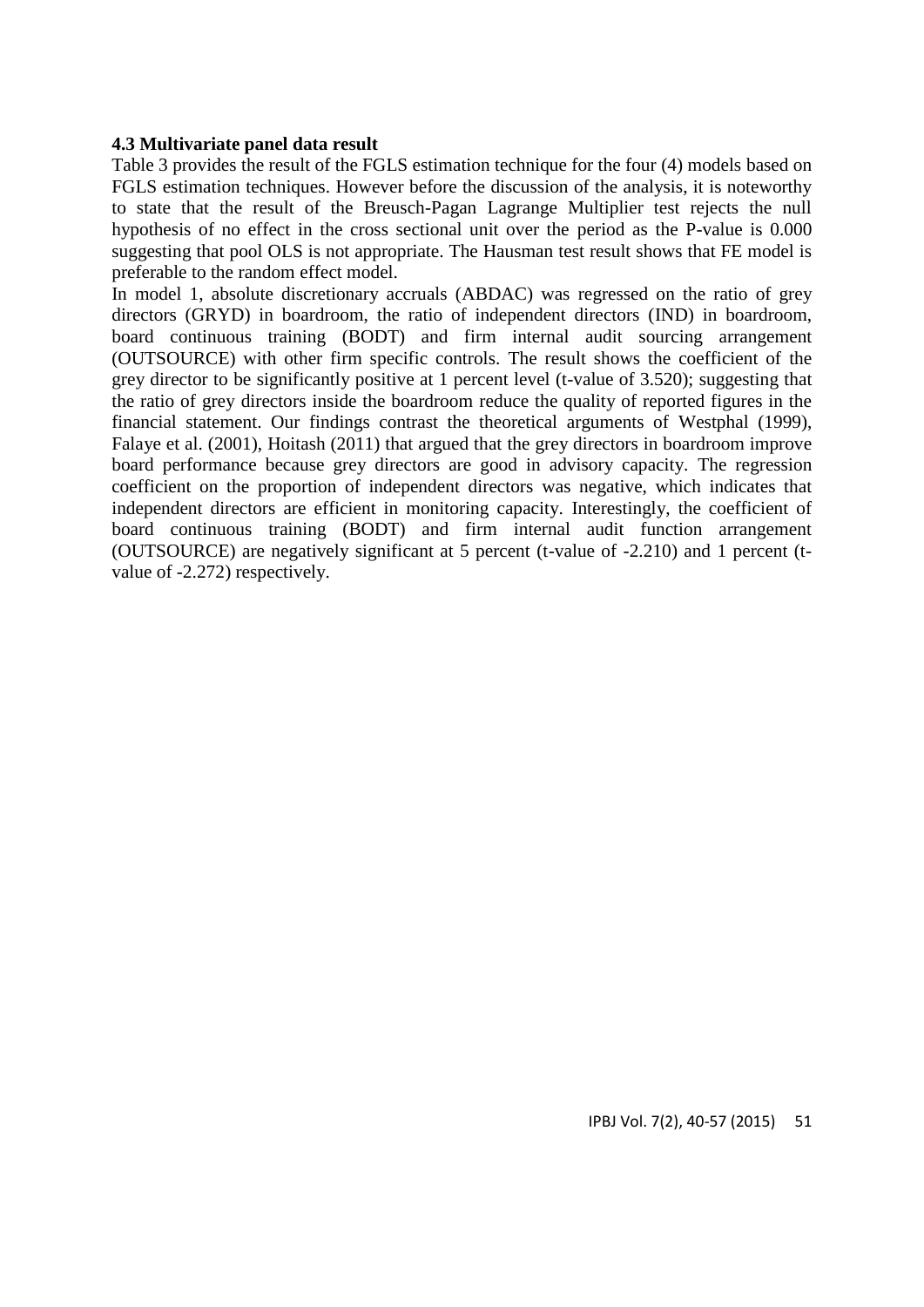**Table 4 Multivariate panel data result** 

|                 | <b>DISCRETIONAR</b><br>REAL EARNINGS MANAGEMENT |                     |              |               |                  |  |
|-----------------|-------------------------------------------------|---------------------|--------------|---------------|------------------|--|
|                 | Y ACCRUAL                                       |                     |              |               |                  |  |
|                 | <b>MODEL</b>                                    | <b>MODEL</b>        | <b>MODEL</b> | MODEL 4       |                  |  |
|                 | 1(ABDAC)                                        | 2(ABCFO)            | 3(ABEXP)     | (ABPROD)      |                  |  |
| <b>GRYD</b>     | 0.166                                           | 0.088               | 1.063        | 0.000         | 1.4              |  |
|                 |                                                 |                     |              |               | 8                |  |
|                 | $(3.520***)$                                    | $(2.28***)$         | $(1.830**)$  | $(-0.83)$     |                  |  |
| <b>IND</b>      | 0.027                                           | 0.064               | 0.075        | 0.000         | 1.5              |  |
|                 |                                                 |                     |              |               | 6                |  |
|                 | $(-0.52)$                                       | $(-1.51)$           | $(-0.13)$    | $(-4.340***)$ |                  |  |
| <b>BODT</b>     | $-0.014$                                        | $-0.006$            | 0.111        | 0.000         | 1.3              |  |
|                 |                                                 |                     |              |               | 5                |  |
|                 | $(-2.210***)$                                   | (0.780)             | $-1.000$     | $(2.230***)$  |                  |  |
| <b>OUTSOURC</b> | $-0.036$                                        | $-0.031$            | $-0.083$     | 0.000         | 1.2              |  |
| E               |                                                 |                     |              |               | 8                |  |
|                 | $(-2.720***)$                                   | $(-2.730)$          | $(-0.520)$   | $(3.720***)$  |                  |  |
| BIG4            | 0.050                                           | 0.004               | 0.092        | 0.000         | 1.1              |  |
|                 |                                                 |                     |              |               | 5                |  |
|                 | $(2.180***)$                                    | $(-0.290)$          | $(-0.500)$   | $(-0.180)$    |                  |  |
| <b>LOGTA</b>    | $-0.004$                                        | 0.003               | $-0.038$     | 0.000         | 2.6              |  |
|                 |                                                 |                     |              |               | 5                |  |
|                 | $(-0.520)$                                      | $(-0.470)$          | $(-0.410)$   | $(-1.810)$    |                  |  |
| <b>LOGAF</b>    | $-0.003$                                        | 0.001               | 0.025        | 0.000         | 1.3              |  |
|                 |                                                 |                     |              |               | $\overline{0}$   |  |
|                 | $(-1.620)$                                      | $(-0.674)$          | $(-0.890)$   | $(-1.160)$    |                  |  |
| <b>QUICKRAT</b> | 0.000                                           | 0.000               | 0.000        | 0.000         | 3.5              |  |
| IO              |                                                 |                     |              |               | $\overline{7}$   |  |
|                 | $(-1.840**)$                                    | $(-2.160)$          | $(-0.500)$   | $(-0.810)$    |                  |  |
| <b>CFO</b>      | 0.000                                           | 0.000               | 0.000        | 0.000         | 1.9              |  |
|                 |                                                 |                     |              |               | $\boldsymbol{0}$ |  |
|                 | $(-1.320)$                                      | $(-0.880)$          | $(-0.510)$   | $(-0.170)$    |                  |  |
| <b>ROA</b>      | $-0.045$                                        | 0.031               | $-0.038$     | 0.000         | 2.9              |  |
|                 |                                                 |                     |              |               | 2                |  |
|                 | $(-0.700)$                                      | $(-0.840)$          | $(-0.080)$   | $(-2.800***)$ |                  |  |
| <b>CURRENT</b>  | 0.000                                           | 0.000               | 0.000        | 0.000         | 2.9              |  |
|                 |                                                 |                     |              |               | $\overline{0}$   |  |
|                 | $(2.270***)$                                    |                     | $(-0.550)$   | $(-0.370)$    |                  |  |
| <b>DEBIT</b>    | 0.000                                           | $(-0.220)$<br>0.000 | 0.000        | 0.000         | 5.4              |  |
|                 |                                                 |                     |              |               |                  |  |
|                 |                                                 |                     |              |               | 6                |  |
|                 | $(-2.780***)$                                   | $(2.390***)$        | $(-1.370)$   | $(-3.370***)$ |                  |  |
| YEAR &          | <b>YES</b>                                      | <b>YES</b>          | <b>YES</b>   | <b>YES</b>    |                  |  |
| <b>INDUSTRY</b> |                                                 |                     |              |               |                  |  |
| $_{\rm cons}$   | $-0.009$                                        | $-0.047$            | 0.601        | 0.000         |                  |  |
|                 | $(-0.080)$                                      | $(-0.600)$          | $(-0.500)$   | $(-3.520***)$ |                  |  |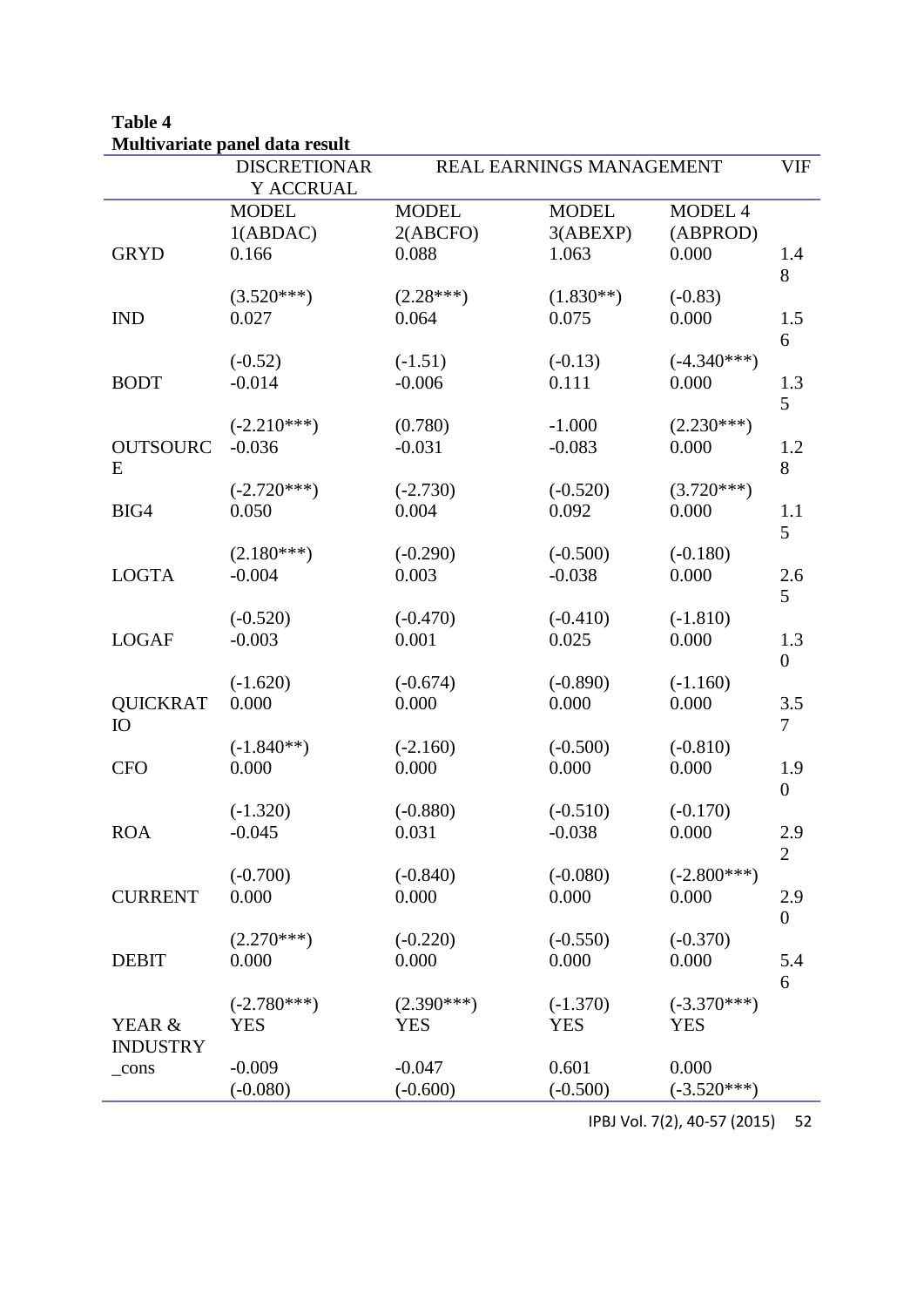| Mean VIF              |               |     |     |     | ററ<br>2.L |
|-----------------------|---------------|-----|-----|-----|-----------|
| NO Obs<br>F-statistic | 300<br>0.0000 | 300 | 300 | 300 |           |

### **Variable definition**

ABDAC = Absolute discretionary accruals computed from cross-sectional performance adjusted accrual model of Kothari et al., (2005); ABPROD = abolsute value of abnormal discretionary production; ABCFO = absolute value of abnormal cash flow from operating activities and ABEXP = absolute value of abnormal expenses as measured (Roychowdhury, 2006). ABDAC, ABPROD, ABCFO, and ABEXP are our measure of financial reporting quality. Other variables are as defined above.

\*p<.05, \*\*p<.01, \*\*\* p<.001indicate level of significance.

In model 2, the absolute value of abnormal cash flow (ABCFO) was regressed on the ratio of grey directors (GRYD) in boardroom, the ratio of independent directors (IND) in board room, the log of board continuous training (BODT) and firm internal audit function arrangement (OUTSOURCE), with other control variables. The coefficient on GRYD is positively significant at 1 percent level (t-value of 2.280) consistent with the findings in the first model, thus indicating that the proportion of grey directors inside the boardroom reduce the quality of reported figures.

Similarly, the coefficient of IND and BODT is negative but not significant while the firm outsourcing arrangement is negatively significant at 1 per cent (t-value 2.272), which indicate that outsourcing internal audit function to external firms improves the quality of reported figures. Just like the previous two models, the proportion of grey directors is positive and significant in model 3 however, it turns negative and insignificant in model 4. Likewise, the proportion of independent directors in boardroom is negative and insignificant in model two (2) but it became significant in model 4. Furthermore, BODT and OUTSOURCE coefficient are negative and not significant. In model (4), both variables turned positive and were significant.

## **5.0 CONCLUSION**

In the present study, we investigate the link between corporate governance mechanisms with emphasis on grey directors, independent directors, director financial related training, and internal audit function sourcing arrangement and financial reporting quality. We focused on the period 2010-2013 following the review of the code of corporate governance. Using 300 firm's year observations for firms listed on the main market of Bursa Malaysia, our FGLS result shows that the proportion of grey directors in boardroom significantly induce managerial discretionary accrual manipulation, thus reducing the quality of reported figures. Board training reveals a coefficient sign that indicate that board training reduce accrual earnings management thus, improving the quality of reported figures. In our real earnings management models, the coefficient signs of the explanatory variables remain similar with the coefficients of variables in model 1 though, with the exception of few variables in model. Thus, we find evidence suggesting that firm OUTSOURCING arrangement and board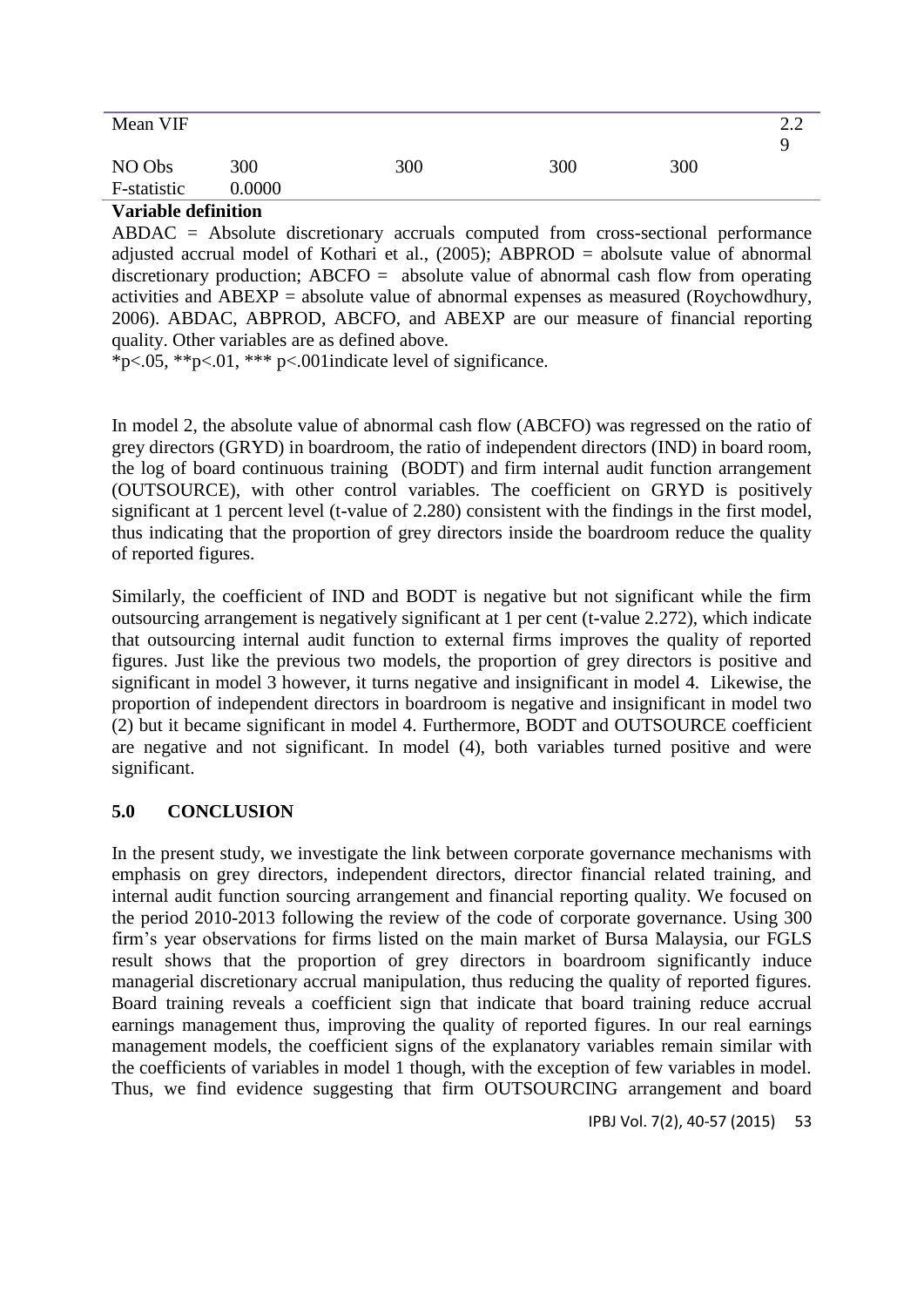continuous training improves the quality of reported financial information. Although, across the model, the sign of the coefficient of the proportion of independent directors in boardroom is negative, but not significant. The implication of this finding is that the independent directors are not able to make significant impact in the board even though all the criteria requires for their independent as enshrined in the code of corporate governance is adequately met. It is likely that since their appointment is subject to management nomination, some form of indirect social ties might still exist between them. The study contributes to the extant literature by focusing on the efficacy of corporate governance mechanisms in improving the quality of reported financial information in the wake of MCCG 2012.

Nevertheless, it is imperative to state that several literatures exist in this context, our study provides fresh insight to the understanding of how the presence of grey directors affects reported figures. Secondly, we provide insight as to whether listed companies investment in training provides value with respect to the quality of reported figures. From policy perspectives, our result implies that regulatory authorities need to further strengthened composition most especially as it relates to the nomination of independent directors in order to improve the quality of reported accounting information. This assertion is consistent with the view of earlier studies like Ismail et al. (2009), Abdullah et al. (2010), and Al-Dhamar and Ismail (2014). Future studies could expand the sample of this study to give a more robust finding. Secondly, future studies could further expand this model to include some institutional factors such as political connections, ethnicity, and activities of institutional investors to gain further understanding on how the explanatory variables interact with them.

#### **6.0 REFERENCES**

- Abbott, L. J., Parker, S., Peters, G. F., & Rama, D. V. (2007). Corporate governance, audit quality, and the Sarbanes-Oxley Act: Evidence from internal audit outsourcing*. The Accounting Review, 82*(4), 803-835.
- Abdul Rahman, R., & Haneem Mohamed Ali, F. (2006). Board, audit committee, culture and earnings management: Malaysian evidence. *Managerial Auditing Journal, 21*(7), 783- 804.
- Abdullah, N., Shamsul, N. Z. M. Y., & Mohamad, N. Mohamad, N. (2010). Financial restatements and corporate governance among Malaysian listed companies. *Managerial Auditing Journal, 25*(6), 526-552.
- Abdullah, S. N., & Nasir, N. M. (2004). Accrual management and the independence of the boards of directors and audit committees. *International Journal of Economics, Management and Accounting, 12*(1).
- Ahmed, A. S., & Duellman, S. (2007). Accounting conservatism and board of director characteristics: An empirical analysis. *Journal of accounting and economics, 43*(2), 411-437.
- AL-Dhamari, R. A., & Ismail, K. N. I. K. (2014). Association between board characteristics and earnings quality: Malaysian Evidence. *Jurnal Pengurusan, 41*, 43-55.
- Armstrong, C. S., Core, J. E., & Guay, W. R. (2014). Do independent directors cause improvements in firm transparency? *Journal of Financial Economics, 113*(3), 383-403.
- Bartel, A. P. (1994). Productivity gains from the implementation of employee training programs. Industrial relations: *A Journal of Economy and Society, 33*(4), 411-425.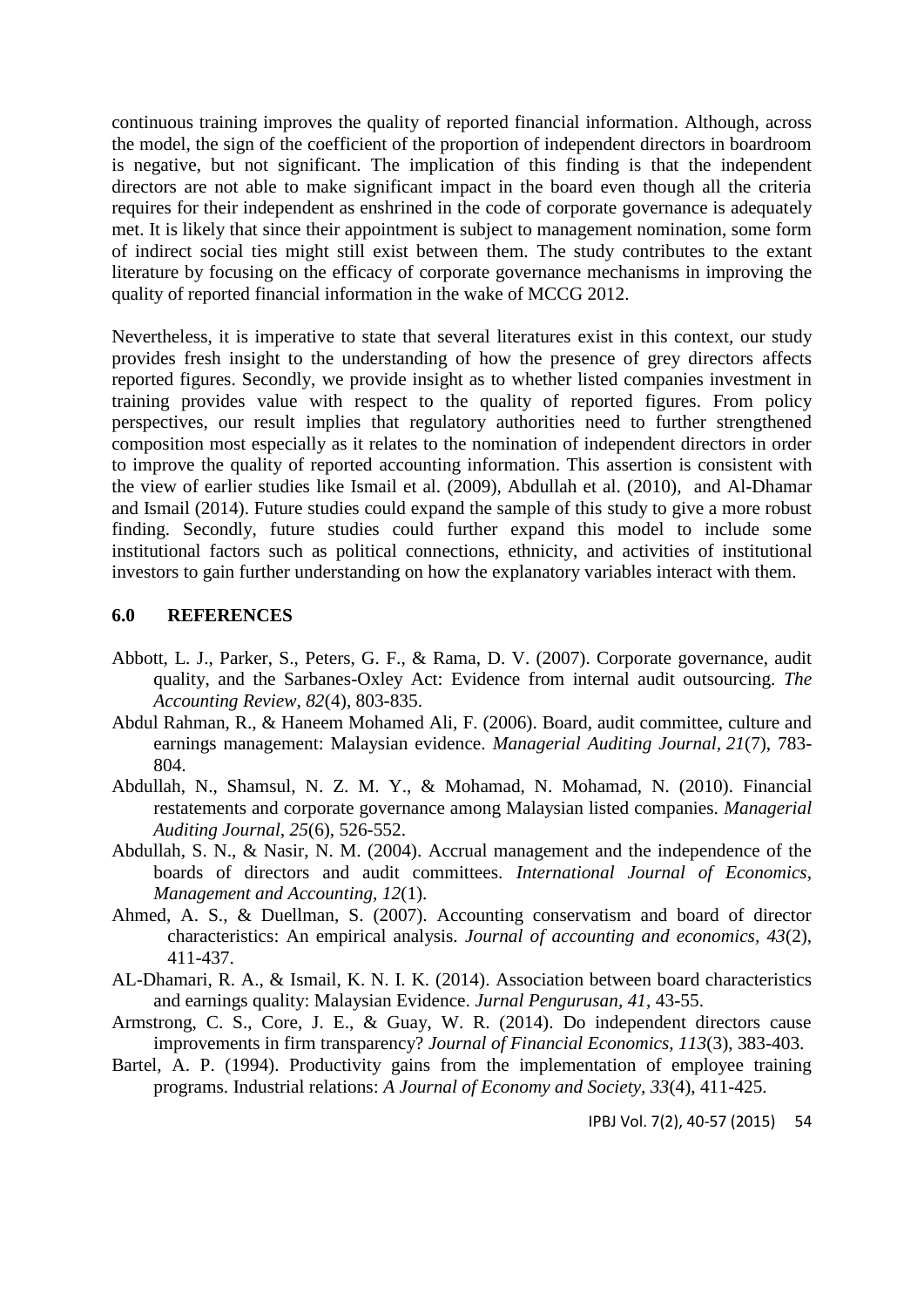- Baysinger, B. D., & Butler, H. N. (1985). Corporate governance and the board of directors: Performance effects of changes in board composition. *Journal of Law, Economics, & Organization*, 101-124.
- Beasley, M. S. (1996). An empirical analysis of the relation between the board of director composition and financial statement fraud. *Accounting Review*, 443-465.
- Beekes, W., Pope, P., & Young, S. (2004). The link between earnings timeliness, earnings conservatism, and board composition: evidence from the UK Corporate Governance: *An International Review, 12*(1), 47-59.
- Bishop, J. (1994). The impact of previous training on productivity and wages Training and the private sector (pp. 161-200): University of Chicago Press.
- Borokhovich, K. A., Boulton, T. J., Brunarski, K. R., & Harman, Y. S. (2014). The incentives of grey directors: Evidence from unexpected executive and board chair turnover. *Journal of Corporate Finance, 28*, 102-115.
- Bowen, R. M., Rajgopal, S., & Venkatachalam, M. (2008). accounting discretion, corporate governance, and firm performance. *Contemporary Accounting Research, 25*(2), 351- 405.
- Bushman, R. M., & Smith, A. J. (2003). Transparency, financial accounting information, and corporate governance. *Financial Accounting Information, and Corporate Governance. Economic Policy Review, 9*(1).
- Dalton, D. R., & Daily, C. M. (2001). Director stock compensation: an invitation to a conspicuous conflict of interests? *Business Ethics Quarterly*, 89-108.
- D'Arcimoles, C. H. (1997). Human resource policies and company performance: a quantitative approach using longitudinal data. Organization studies, 18(5), 857-874. disqualify themselves from serving on the board? *Journal of Business Ethics, 99*(3), 399-423.
- Ettredge, M., Richardson, V. J., & Scholz, S. (2000). Going concern auditor reports at corporate Web sites. *Research in Accounting Regulation, 14*, 3-22.
- Faleye, O., Hoitash, R., & Hoitash, U. (2011). The costs of intense board monitoring. *Journal of Financial Economics, 101*(1), 160-181.
- Fama, E. F., & Jensen, M. C. (1983). Separation of ownership and control*. Journal of law and economics*, 301-325.
- Frankel, R. M., Johnson, M. F., & Nelson, K. K. (2002). The relation between auditors' fees for nonaudit services and earnings management. *The Accounting Review, 77*(s-1), 71- 105.
- Gilson, R. J., & Kraakman, R. (1991). Reinventing the outside director: An agenda for institutional investors. *Stanford Law Review*, 863-906.
- Gul, F. A., & Leung, S. (2004). Board leadership, outside directors' expertise and voluntary corporate disclosures. *Journal of Accounting and public Policy, 23*(5), 351-379.
- Hoitash, U. (2011). Should independent board members with social ties to management Hsu, H.-H., & Wu, C. Y.-H. (2014). Board composition, grey directors and corporate failure in the UK. *The British Accounting Review, 46*(3), 215-227.
- Huselid, M. A. (1995). The impact of human resource management practices on turnover, productivity, and corporate financial performance. *Academy of Management Journal, 38*(3), 635-672.
- Jensen, M. C., & Meckling, W. H. (1976). Theory of the firm: Managerial behavior, agency costs and ownership structure. *Journal of financial economics, 3*(4), 305-360.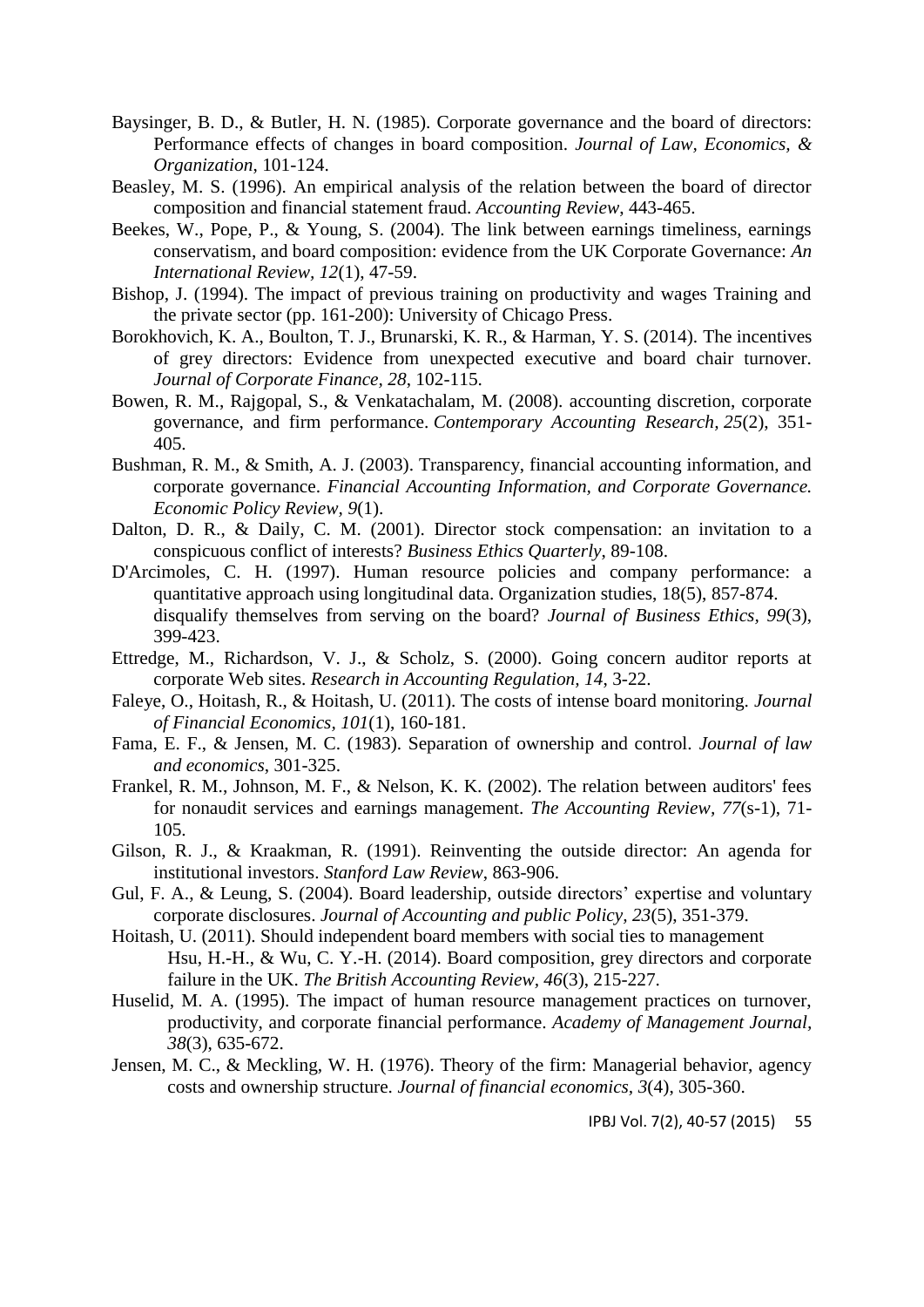- Keasey, K., & Hudson, R. (2002). Non-executive directors and the Higgs consultation paper,' Review of the role and effectiveness of non-executive directors'. *Journal of Financial Regulation and Compliance, 10*(4), 361-371.
- Klein, A. (2002). Audit committee, board of director characteristics, and earnings management. *Journal of accounting and economics, 33*(3), 375-400.
- Kothari, S. P., Leone, A. J., & Wasley, C. E. (2005). Performance matched discretionary accrual measures. *Journal of accounting and economics, 39*(1), 163-197.
- Lin, J. W., & Hwang, M. I. (2010). Audit quality, corporate governance, and earnings management: A meta-analysis. *International Journal of Auditing, 14*(1), 57-77.
- Lindberg, D. L., and F. D. Beck. (2004.). Before and after Enron: CPAs' views on auditor independence.. *The CPA Journal 74* (11), 36.
- Morin, L., & Renaud, S. (2004). Participation in corporate university training: its effect on individual job performance. *Canadian Journal of Administrative Sciences/Revue Canadienne des Sciences de l'Administration, 21*(4), 295-306.
- Osma, B. G., & Noguer, B. G. d. A. (2007). The effect of the board composition and its monitoring committees on earnings management: Evidence from Spain. Corporate Governance: *An International Review, 15*(6), 1413-1428.
- Patton, A., & Baker, J. C. (1987). Why won't directors rock the boat? *Harvard Business Review, 65*(6), 10-18.
- Peasnell, K. V., Pope, P. F., & Young, S. (2005). Board monitoring and earnings management: do outside directors influence abnormal accruals? *Journal of Business Finance & Accounting, 32*(7‐8), 1311-1346.
- Petra, S. T. (2006). Corporate governance reforms: fact or fiction? Corporate Governance: *The International Journal of Business in Society, 6*(2), 107-115.
- Prawitt, D. F., Sharp, N. Y., & Wood, D. A. (2012). Internal audit outsourcing and the risk of misleading or fraudulent financial reporting: Did Sarbanes‐Oxley get it wrong?. *Contemporary Accounting Research, 29*(4), 1109-1136.
- Roychowdhury, S. (2006). Earnings management through real activities manipulation. *Journal of accounting and economics, 42*(3), 335-370.
- Saleh, N. M., Iskandar, T. M., & Rahmat, M. M. (2005). Earnings management and board characteristics: Evidence from Malaysia*. Jurnal Pengurusan, 24*(4), 77-103.
- Sánchez, J. S., Barandela, R., Marqués, A. I., Alejo, R., & Badenas, J. (2003). Analysis of new techniques to obtain quality training sets. *Pattern recognition letters, 24*(7), 1015-1022.
- Sarens, G., & Abdolmohammadi, M. J. (2011). Monitoring effects of the internal audit function: agency theory versus other explanatory variables. *International Journal of Auditing, 15*(1), 1-20.
- Simunic, D. A. (1984). Auditing, consulting, and auditor independence. *Journal of Accounting research*, 679-702.
- Srinidhi, B., Gul, F. A., & Tsui, J. (2011). Female directors and earnings quality. *Contemporary Accounting Research, 28*(5), 1610-1644.
- Swanger, S. L., & Chewning Jr, E. G. (2001). The effect of internal audit outsourcing on financial analysts' perceptions of external auditor independence. Auditing: *A Journal of Practice & Theory, 20*(2), 115-129.
- Vafeas, N. (2005). Audit committees, boards, and the quality of reported earnings. *Contemporary Accounting Research, 22*(4), 1093-1122.